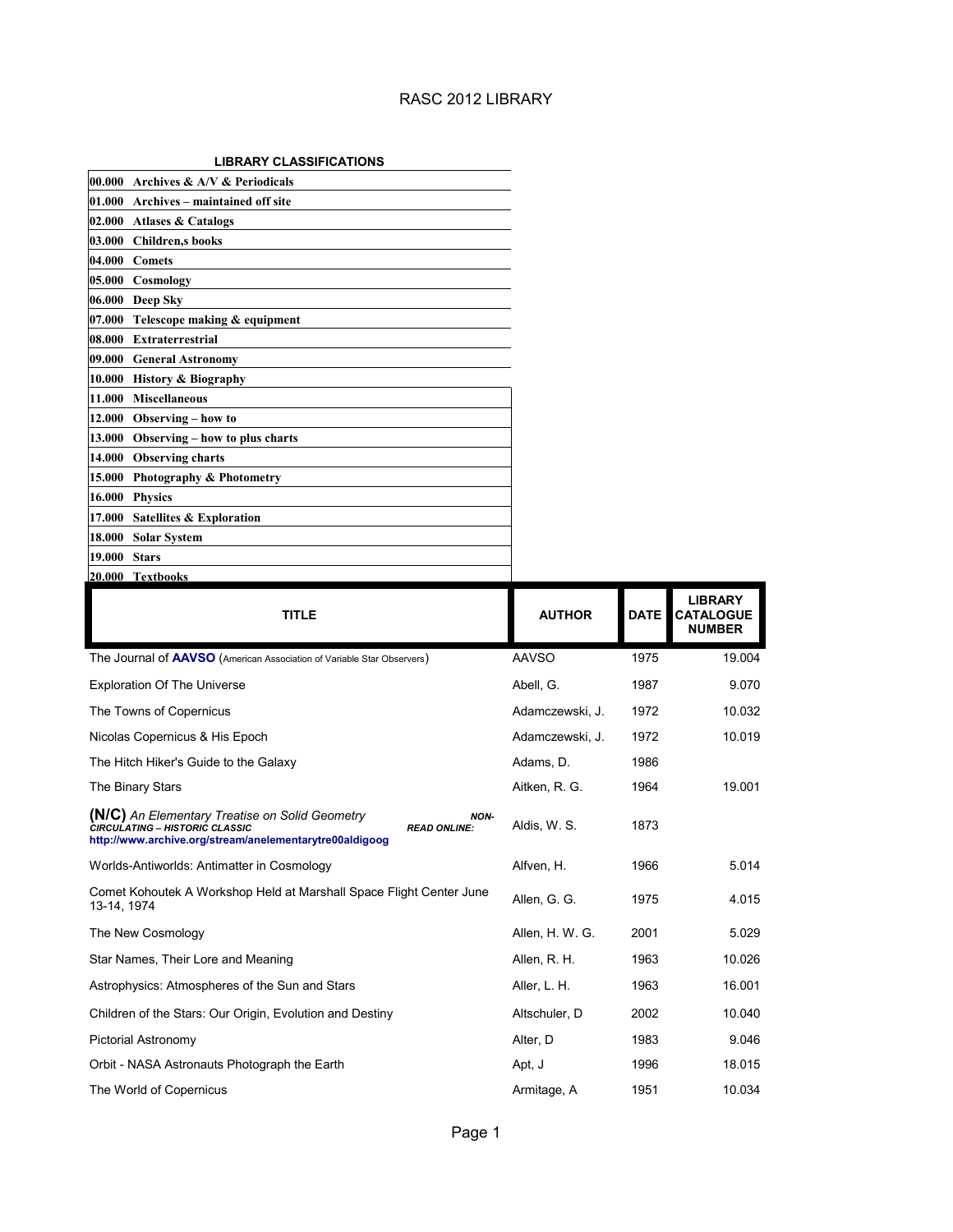| Comets                                                                                                                                                                                                                        | Ash, R           | 1973 | 4.017  |
|-------------------------------------------------------------------------------------------------------------------------------------------------------------------------------------------------------------------------------|------------------|------|--------|
| Asimov on Astronomy                                                                                                                                                                                                           | Asimov, I        | 1974 | 9.004  |
| Asimov s Guide to Halley's Comet                                                                                                                                                                                              | Asimov, I        | 1985 | 4.004  |
| The Collapsing Universe: The Story of the Black Holes                                                                                                                                                                         | Asimov, I        | 1977 | 5.003  |
| The Exploding Suns: The Secrets of the Supernovas                                                                                                                                                                             | Asimov, I        | 1985 |        |
| Saturn and Beyond                                                                                                                                                                                                             | Asimov, I        | 1979 | 18.056 |
| Astronomy Magazine 1976-1992 some incomplete                                                                                                                                                                                  |                  |      |        |
| Stairways to the Stars: Skywatching in Three Great Ancient Cultures                                                                                                                                                           | Aveni, A         | 1997 | 10.035 |
| The Cambridge Atlas of Astronomy                                                                                                                                                                                              | Audouze & Israel | 1985 | 2.035  |
| <b>Evolution of Stars and Galaxies</b>                                                                                                                                                                                        | Baade, W         | 1963 | 6.023  |
| Jupiter: The Planet, Satellites and Magnetosphere                                                                                                                                                                             | Bagenal, F       | 2004 | 18.064 |
| Dust in the Universe                                                                                                                                                                                                          | Bailey, M. E.    | 1988 | 6.003  |
| The Cambridge Guide to the Constellations                                                                                                                                                                                     | Bakich, M. E.    | 1965 | 2.010  |
| The Cambridge Planetary Handbook                                                                                                                                                                                              | Bakich, M. E.    | 2000 | 18.028 |
| (N/C) Star-land: Being talks with young people about the wonders of the<br>heavens<br>NON-<br>CIRCULATING - HISTORIC CLASSIC<br><b>READ ONLINE:</b><br>http://www.archive.org/stream/cu31924002961187                         | Ball, R S        | 1905 | 9.074  |
| Satellite Images: Photographs of Canada from Space                                                                                                                                                                            | Banks, B         | 1989 | 18.088 |
| Astro Filters for Observation and Astrophotography                                                                                                                                                                            | Barbera, R.F.    | 1973 | 7.005  |
| "Live from Cape Canaveral": Covering the Space Race, from Sputnik to<br>Today                                                                                                                                                 | Barbree, J       | 2007 | 17.040 |
| (N/C) The Universe and Dr Einstein<br>NON-<br>CIRCULATING - HISTORIC CLASSIC                                                                                                                                                  | Barnett, L       | 1948 | 16.020 |
| <b>Fractals Everywhere</b>                                                                                                                                                                                                    | Barnsley, M      | 1988 | 16.043 |
| The Origin Of The Universe: Science Masters Series                                                                                                                                                                            | Barrow, J D.     | 1994 | 5.011  |
| The Left Hand of Creation: The Origin and Evolution of the Expanding<br>Universe                                                                                                                                              | Barrow, J D      | 1983 | 5.010  |
| (N/C) The Stars in Their Courses<br>NON-<br><b>CIRCULATING - HISTORIC CLASSIC</b>                                                                                                                                             | Bazley, T S.     | 1878 |        |
| The Dominion Astrophysical Observatory, Victoria<br>http://www.nrc-cnrc.gc.ca/eng/facilities/hia/astrophysical-observatory.html                                                                                               | Batten, A.H.     | 1963 | 10.008 |
| <b>(N/C)</b> The Pith of Astronomy (Without Mathematics) The Latest Facts and<br>Figures as Dev.<br>NON-<br>CIRCULATING - HISTORIC CLASSIC<br><b>READ ONLINE:</b><br>http://www.archive.org/stream/pithofastronomyw00bayniala | Bayne, S G.      | 1896 | 9.080  |
| The New Solar System                                                                                                                                                                                                          | Beatty, J. K.    | 1981 | 18.013 |
| Space: The Official Planetarium Book                                                                                                                                                                                          | Becklake, S      | 1994 | 9.019  |
| Skylab: A Guidebook                                                                                                                                                                                                           | Belew, L F.      | 1973 | 17.009 |
| Asteroid Rendezvous: NEAR Shoemaker's Adventures at Eros                                                                                                                                                                      | Bell, Jim        | 2002 | 18.040 |
| Postcards from Mars: The First Photographer on the Red Planet                                                                                                                                                                 | Bell, Jim        | 2006 | 18.079 |
| The Telescope                                                                                                                                                                                                                 | Bell, Louis      | 1981 | 7.034  |
| Mitigation of Hazardous Comets & Asteroids                                                                                                                                                                                    | Belton, M.J.S.   | 2004 | 18.065 |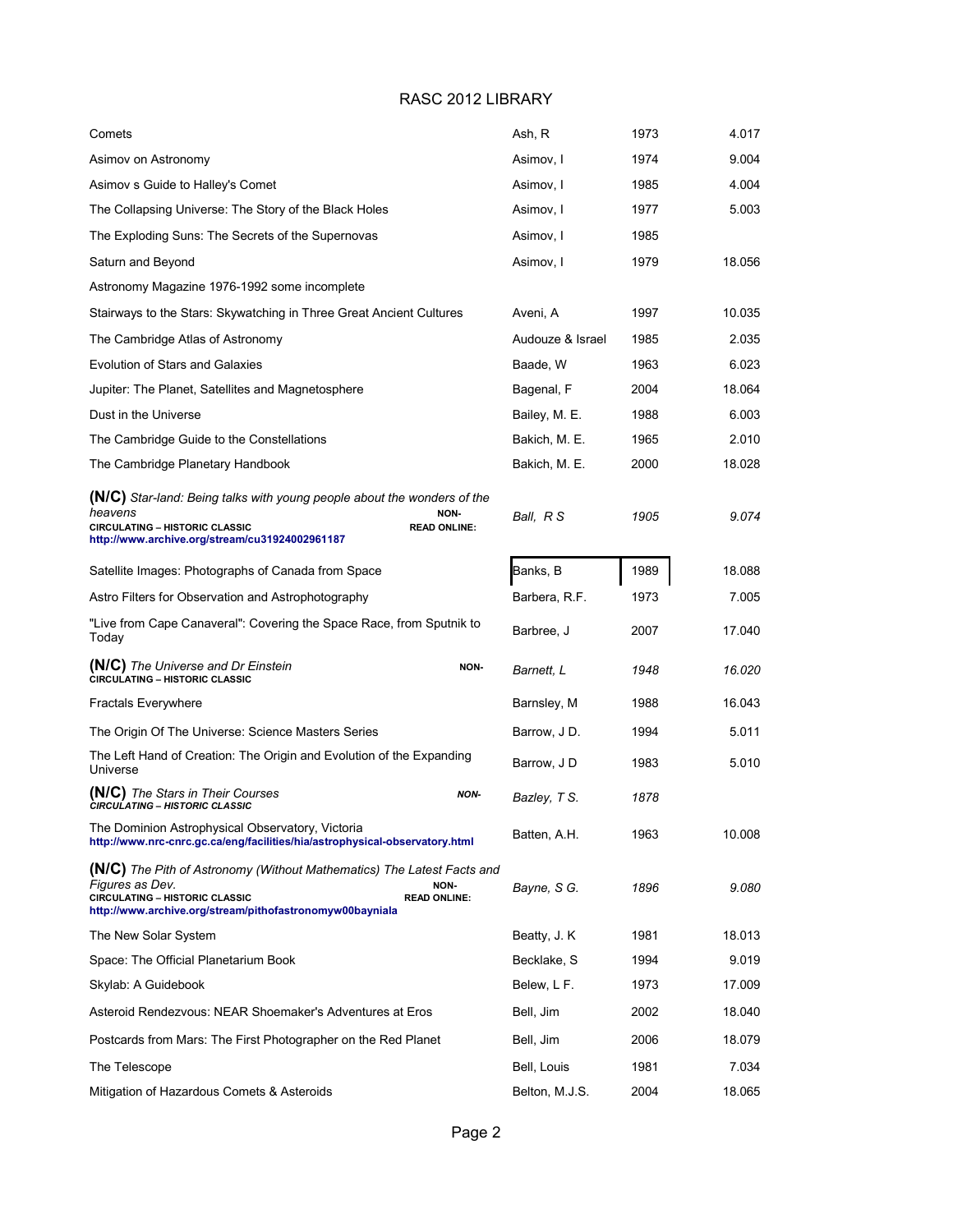| <b>Exploring The Cosmos</b>                                                                          | Berman, L        | 1977 |        |
|------------------------------------------------------------------------------------------------------|------------------|------|--------|
| Race to Mars                                                                                         | Berry, D         | 2007 | 18.082 |
| Telescope Making Magazine34-7,41-3,45                                                                | Berry, R         | 1988 | 7.023  |
| The Dobsonian Telescope                                                                              | Berry, R         | 1977 | 7.010  |
| The Dobsonian Telescope                                                                              | Berry, R         | 2003 | 7.038  |
| Dynamics of Galaxies                                                                                 | Bertin, G        | 2000 | 6.017  |
| The Deadly Element - The Men and Women Behind the Story of Uranium                                   | Bickel, L        | 1979 | 16.005 |
| Swiat Kopernika (in Polish)                                                                          | Bietkowski, H.   | 1972 | 10.031 |
| Magnetohydrodynamic Turbulence                                                                       | Biskamp, D       | 2003 | 16.038 |
| Copernicus, Scholar and Citizen                                                                      | Biskup, M        | 1972 | 10.006 |
| The Milky Way                                                                                        | Bok, B J         | 1981 | 6.024  |
| Deep Sky Observer's Guide                                                                            | Bone, N          | 2005 | 6.026  |
| Astronomy: 365 Days                                                                                  | Bonnell, J       | 2006 | 9.064  |
| Comet Science: The Study of Remnants From the Birth of the Solar System Bonnet, R M                  |                  | 2000 |        |
| Masters of time: cosmology at the end of innocence                                                   | Boslough, J      | 1992 |        |
| Faint Echoes Distant Stars: The Science and Politics of Finding Life Beyond<br>Earth                 | Bova, B          | 2004 | 9.052  |
| The Sun and Stars                                                                                    | Brandt, J C.     | 1966 | 9.024  |
| Introduction to Comets (Cambridge Planetary Science)                                                 | Brandt, J C.     | 2004 | 4.019  |
| New Horizons in Astronomy                                                                            | Brandt, J C.     | 1972 | 9.018  |
| Do-It-Yourself Astronomy                                                                             | Brewer, S G.     | 1988 | 18.075 |
| The Cambridge Photographic Atlas of the Planets                                                      | Briggs, G A      | 1982 | 2.036  |
| Looking Up: A History of the Royal Astronomical Society of Canada                                    | Broughton, R. P. | 1994 | 10.015 |
| Homebuilt Reflector Telescopes (Edmund Scientific Series No. 9066)                                   | <b>Brown S</b>   | 1979 | .000   |
| Mounting your telescope (Popular optics library)                                                     | Brown, S         | 1967 | .000   |
| Agnes Mary Clerke & the Rise of Astrophysics                                                         | Bruck, M         | 2002 | 10.043 |
| The Great Atlas Of The Stars                                                                         | Brunier, S       | 2001 | 19.025 |
| Majestic Universe: Views From Here to Infinity                                                       | Brunier, S       | 1999 | 5.023  |
| Great Observatories of the World                                                                     | Brunier, S       | 2005 | 9.067  |
| Space Odyssey: the First 40 years of Space Exploration                                               | Brunier, S       | 2002 | 10.044 |
| Hands-On Astronomy: A Cambridge Guide to Equipment and Accessories                                   | Burillier, H     | 2001 | 7.029  |
| An Introduction to Radio Astronomy                                                                   | Burke, B         | 2002 | 20.017 |
| Burnham's Celestial Handbook: An Observer's Guide to the Universe<br>Beyond the Solar System, Vol. 1 | Burnham, R       | 1978 | 2.006  |
| Burnham's Celestial Handbook: An Observer's Guide to the Universe<br>Beyond the Solar System, Vol. 2 | Burnham, R       | 1978 | 2.007  |
| Burnham's Celestial Handbook: An Observer's Guide to the Universe<br>Beyond the Solar System, Vol. 3 | Burnham, R       | 1978 | 2.008  |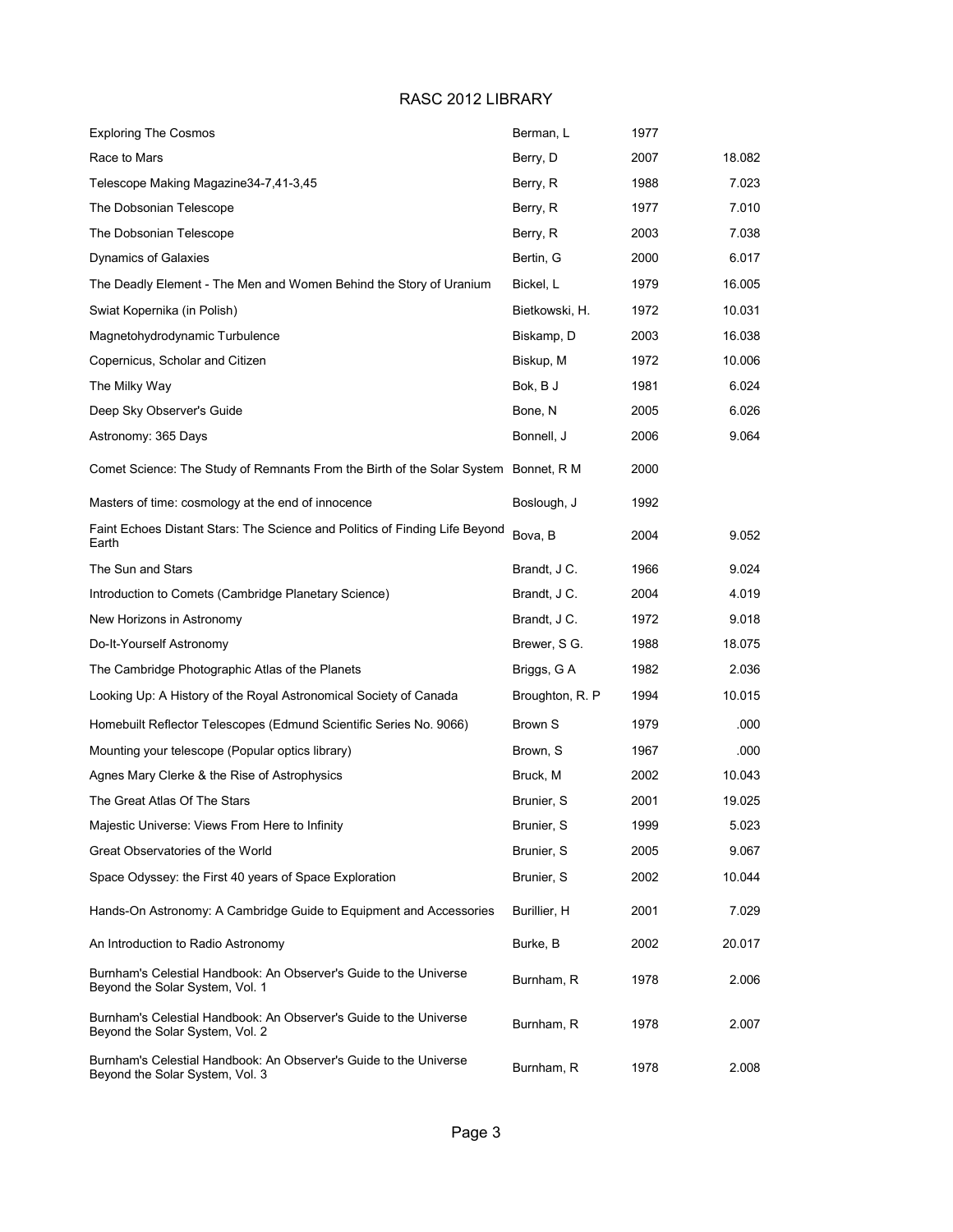| <b>Great Comets</b>                                                                                                                                              | Burnham, R            | 2000 | 4.011  |
|------------------------------------------------------------------------------------------------------------------------------------------------------------------|-----------------------|------|--------|
| <b>Planetary Satellites</b>                                                                                                                                      | Burns, J              | 1977 | 18.060 |
| The Clementine Atlas of the Moon                                                                                                                                 | Bussey, B             | 2004 | 2.033  |
| The Shadow of the Telescope: A Biography of John Herschel                                                                                                        | Buttmann, G           | 1970 | 10.023 |
| Space Race: The Epic Battle Between America and the Soviet Union for<br>Dominion of Space                                                                        | Cadbury, D            | 2006 | 10.060 |
| The Comet is Coming                                                                                                                                              | Calder, N             | 1980 | 4.002  |
| The Key to the Universe: A Report on the New Physics                                                                                                             | Calder, N             | 1979 |        |
| Catalogue of Photographs and Slides from Mt. Wilson and Palomar<br>Observatories                                                                                 | Caltech               | 1951 | 2.013  |
| Studies of Long Period Variables                                                                                                                                 | Campbell, L           | 1955 | 19.010 |
| (N/C) Elements of Practical Astronomy<br>NON-<br>CIRCULATING: HISTORIC CLASSIC<br><b>READ ONLINE:</b><br>http://www.archive.org/stream/elementspractic00campgoog | Campbell, W.W.        | 1904 | 9.079  |
| Gemini-Twin 8 Meter Telescopes<br>(Canadian Astronomical Society www.casca.ca)                                                                                   | CAS                   | 1989 | 7.011  |
| Globular clusters: X Canary Islands Winter School of Astrophysics<br>(Instituto de Astrofísica de Canarias WWW.iae.es                                            | IAC/ES                | 0    |        |
| The Formation of Galactic Bulges (Cambridge Contemporary Astrophysics)                                                                                           | Carollo, C. M.        | 2000 | 6.013  |
| The Surface of Mars (Cambridge Planetary Science)                                                                                                                | Carr, M H.            | 1981 | 18.022 |
| Simon Newcomb: Americas Unofficial Astronomer Royal                                                                                                              | Carter, B             | 2006 | 10.057 |
| Radiation Hydrodynamics                                                                                                                                          | Castor, J             | 2004 | 16.041 |
| Atlas of Venus                                                                                                                                                   | Cattermole, P         | 1997 | 18.001 |
| (N/C) Clouds & weather phenomena: For artists and other lovers of nature                                                                                         | Cave, C.J.P.          | 1926 |        |
| <b>NON-CIRCULATING:</b><br><b>HISTORIC CLASSIC</b>                                                                                                               |                       |      |        |
| Musical presentation at June 1997 meeting                                                                                                                        | <b>Centre Members</b> | 1997 |        |
| Numerical Astrophysics                                                                                                                                           | Centrella, J          | 1985 | 16.015 |
| A Man on the Moon: The Voyages of the Apollo Astronauts                                                                                                          | Chaikin, A            | 2007 | 10.059 |
| Space: A History of Space Exploration in Photographs                                                                                                             | Chaikin, A            | 2002 | 10.062 |
| The Hubble Wars: Astrophysics Meets Astropolitics in the Two-Billion-Dollar<br>Struggle over the Hubble Space Telescope                                          | Chaisson, E J.        | 1994 | 10.012 |
| <b>Exploring The Moon Through Binoculars</b>                                                                                                                     | Cherrington, E        | 1969 | 18.091 |
| (N/C) The Story of the Stars<br>NON-<br>CIRCULATING: HISTORIC CLASSIC<br><b>READ ONLINE:</b><br>http://www.archive.org/stream/storyofstars00chamrich             | Chambers, C.F.        | 1896 | 19.029 |
| The Comet Book: A Guide for the Return of Halley's Comet                                                                                                         | Chapman, R            | 1984 |        |
| The inner planets: New light on the rocky worlds of Mercury, Venus, Earth,<br>the moon, Mars, and the asteroids                                                  | Chapman, C            | 1977 | 18.048 |
| Cosmology                                                                                                                                                        | Charon, J E.          | 1970 | 5.005  |
| Particles                                                                                                                                                        | Chester, M            | 1978 | 20.009 |
| On Tycho's Island                                                                                                                                                | Christianson, J       | 2000 | 10.036 |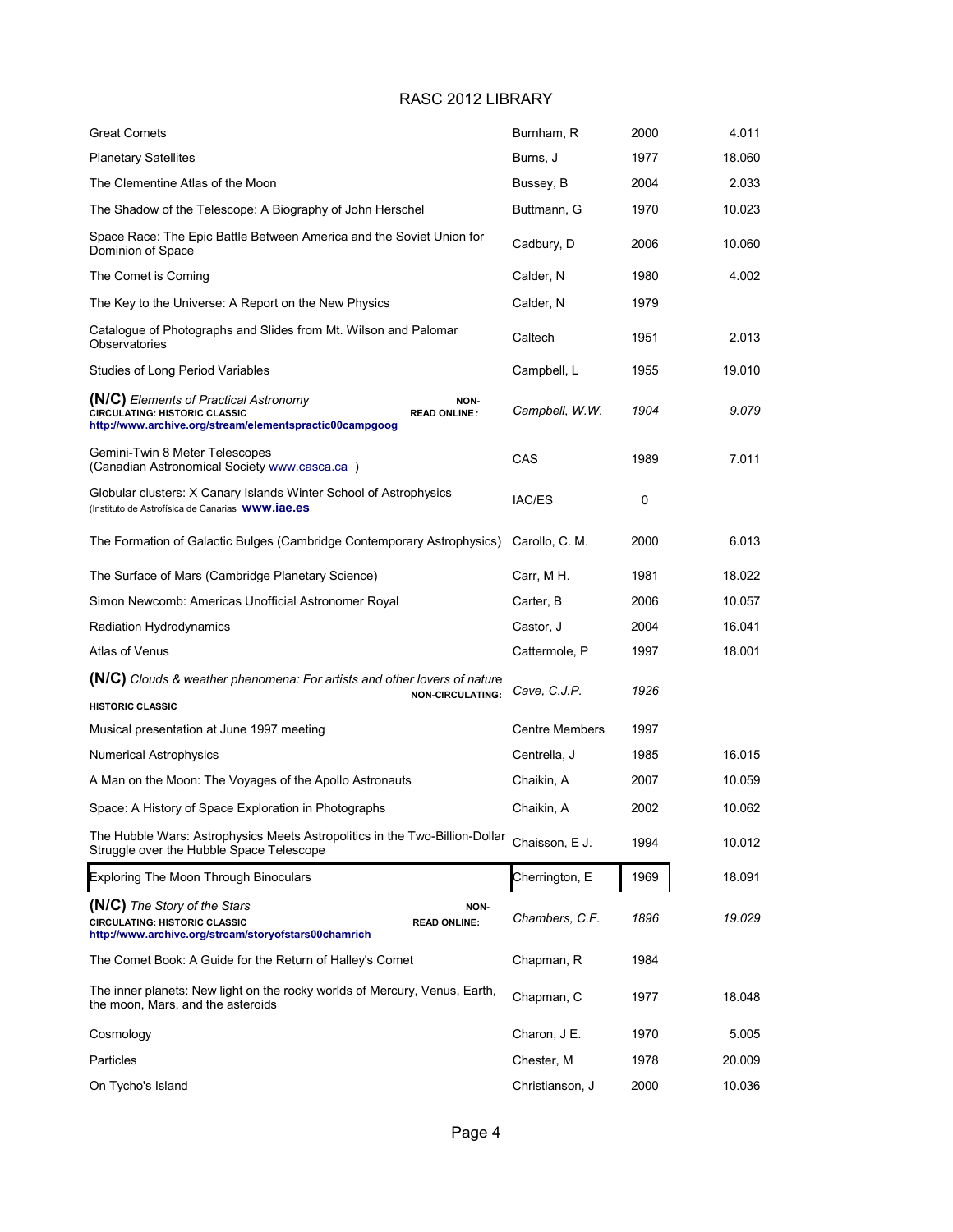| Photographic Atlas of the Moon                                                                                                                                                                          |      | Chong, S M                                     | 2002 | 2.030  |
|---------------------------------------------------------------------------------------------------------------------------------------------------------------------------------------------------------|------|------------------------------------------------|------|--------|
| Looking for Life                                                                                                                                                                                        |      | Clancy, P                                      | 2005 | 18.073 |
| Visual astronomy of the deep sky                                                                                                                                                                        |      | Clark, R N                                     | 1990 | 6.012  |
| The Snows of Olympus                                                                                                                                                                                    |      | Clarke, A                                      | 1994 | 18.062 |
| Light Years                                                                                                                                                                                             |      | Clegg, B                                       | 2001 | 16.051 |
| Impossible Extinction                                                                                                                                                                                   |      | Cockell, C                                     | 2003 | 9.043  |
| (N/C) The Solar System<br><b>CIRCULATING: HISTORIC CLASSIC</b>                                                                                                                                          | NON- | Colgrove, W.G.                                 | 1933 | 18.093 |
| Molecular Hydrogen in Space (Cambridge Contemporary Astrophysics)                                                                                                                                       |      | Combes, F                                      | 2000 | 16.030 |
| Statements by Presidents of USA on International                                                                                                                                                        |      | Committee on<br>Aeron                          | 1971 | 10.028 |
| Turn Left at Orion: A Hundred Night Sky Objects to See in a Small<br>Telescope - and How to Find Them                                                                                                   |      | Consolmagnio, G                                | 1989 | 6.031  |
| Brother Astronomer: Adventures of a Vatican Scientist                                                                                                                                                   |      | Consolmagnio, G                                | 2000 | 9.039  |
| A Beginner's Guide to the Universe                                                                                                                                                                      |      | Conway, A                                      | 2002 | 3.004  |
| The Life and Death of Stars                                                                                                                                                                             |      | Cooke, D                                       | 1985 |        |
| The Formation of Galactic Bulges (Cambridge Contemporary Astrophysics                                                                                                                                   |      | Corollo, C.M.                                  | 1999 | 6.013  |
| Larousse Astronomy                                                                                                                                                                                      |      | Cotardiere, P                                  | 1985 | 9.059  |
| The History of Astronomy                                                                                                                                                                                |      | Couper, H                                      | 2007 | 10.064 |
| Digital SLR Astrophotography (Practical Amateur Astronomy)                                                                                                                                              |      | Covington, M                                   | 2007 | 15.024 |
| The Deep Sky Field Guide to Uranometria 2000.0                                                                                                                                                          |      | Cragin                                         | 1993 | 14.002 |
| A handbook of quasistellar and BL Lacertae objects (Reference works in<br>astronomy)                                                                                                                    |      | Craine, E R.                                   | 1977 | 6.007  |
| The Second Creation: Makers of the Revolution in Twentieth-Century<br>Physics                                                                                                                           |      | Crease, R                                      | 1985 |        |
| <b>Binocular Astronomy</b>                                                                                                                                                                              |      | Crossen, C                                     | 1992 | 13.004 |
| The Alchemy of the Heavens: Searching for Meaning in the Milky Way                                                                                                                                      |      | Croswell, K                                    | 1995 | 6.001  |
| Comet Science: The Study of Remnants from the Birth of the Solar System                                                                                                                                 |      | Crovisier,                                     | 2000 | 4.010  |
| Astronomy (The Barnes & Noble outline series ; COS 158)                                                                                                                                                 |      | Culver, R                                      | 1979 |        |
| The Facts on File Dictionary of Astronomy (Facts on File Science Dictionary) Daintith, J                                                                                                                |      |                                                | 2006 | 9.061  |
| The Last Three Minutes: Conjectures About The Ultimate Fate Of The<br>Universe (Science Masters)                                                                                                        |      | Davies, P. C. W.                               | 1994 | 5.009  |
| Cosmic Jackpot: Why Our Universe Is Just Right for Life                                                                                                                                                 |      | Davies, P                                      | 2007 | 5.048  |
| The FIFTH MIRACLE: The Search for the Origin and Meaning of Life                                                                                                                                        |      | Davies, P                                      | 1999 | 5.052  |
| Our Cosmic Origins: From the Big Bang to the Emergence of Life and<br>Intelligence                                                                                                                      |      | Delsemme, A. H.                                | 1998 | 5.019  |
| (N/C) A catalogue of stars for latitude observations on Dominion lands<br>surveys<br><b>CIRCULATING: HISTORIC CLASSIC</b><br><b>READ ONLINE</b><br>http://www.archive.org/stream/catalogueofstars00cana | NON- | Canada<br>Department<br><i><b>Interior</b></i> | 1914 | 14.010 |
| <b>Planetary Sciences</b>                                                                                                                                                                               |      | dePater                                        | 2001 | 20.025 |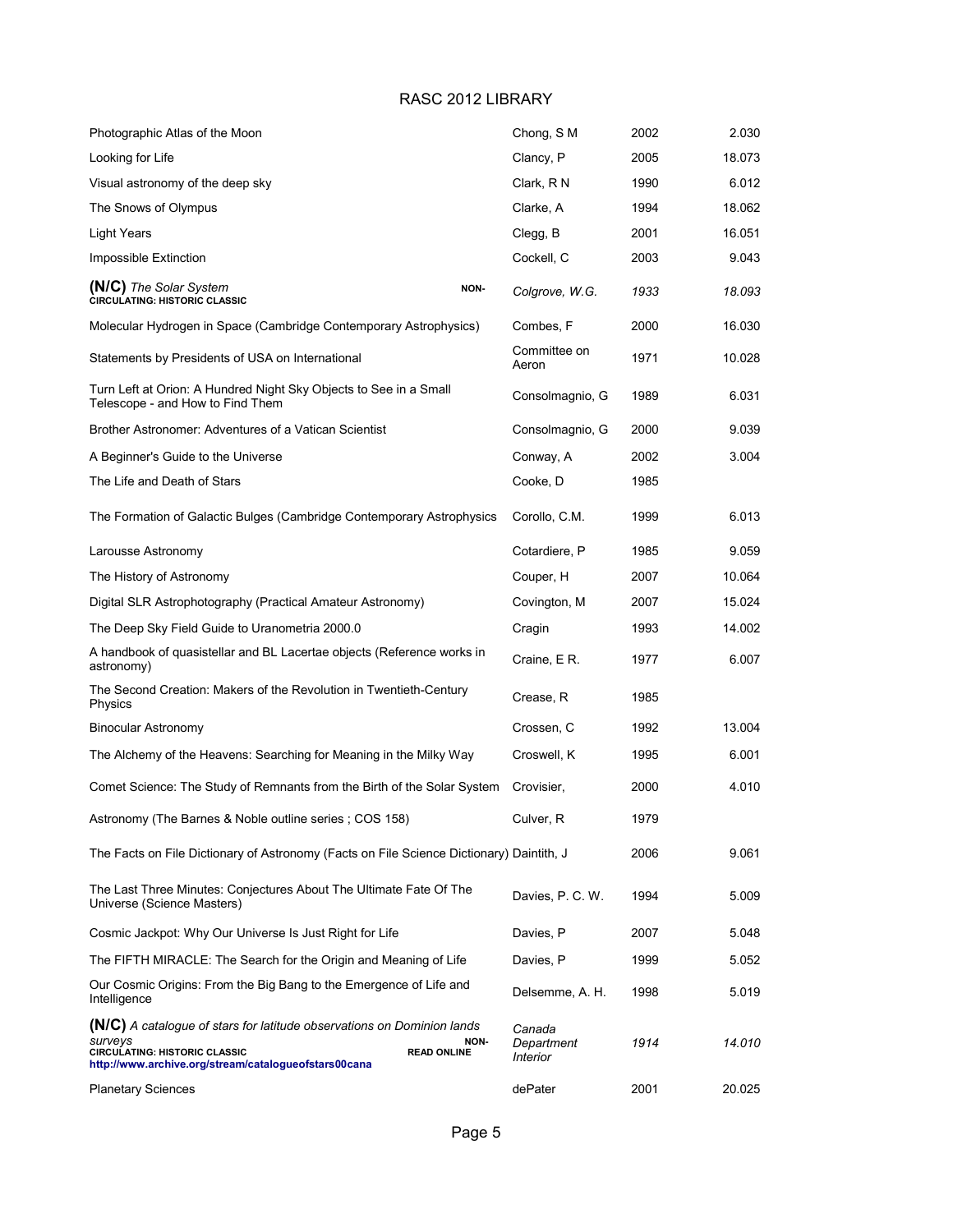| Complete Idiots Guide To Astronomy                                                                                            | Depree, C       | 2004 | 9.053  |
|-------------------------------------------------------------------------------------------------------------------------------|-----------------|------|--------|
| Chaos and Fractals: The Mathematics Behind the Computer Graphics<br>(Proceedings of Symposia in Applied Mathematics)          | Devaney         | 1985 |        |
| Stars Near & Far - Pbk (Troll First-Start Science)                                                                            | Dexter, R       | 1996 | 3.002  |
| StarList 2000: A Quick Reference Star Catalog for Astronomers                                                                 | Dibon-Smith, R  | 1992 | 2.027  |
| Life on Other Worlds: The 20th-Century Extraterrestrial Life Debate                                                           | Dick, S         | 1998 | 8.011  |
| Sky and Ocean Joined: The U.S. Naval Observatory 1830-2000                                                                    | Dick, S         | 2003 | 10.047 |
| NightWatch: A Practical Guide to Viewing the Universe                                                                         | Dickinson. T    | 1996 | 13.020 |
| Splendors of the Universe: A Practical Guide to Photographing the Night Sky Dickinson, T                                      |                 | 1997 | 15.012 |
| Extraterrestrials: A Field Guide for Earthlings                                                                               | Dickinson, T    | 1994 | 8.002  |
| From the Big Bang to Planet X: The 50 Most-Asked Questions about the<br>Universe  And Their Answers                           | Dickinson, T    | 1993 | 9.014  |
| The Backyard Astronomer's Guide                                                                                               | Dickinson, T    | 1991 | 7.006  |
| The Universe and Beyond                                                                                                       | Dickinson, T    | 1992 | 9.027  |
| The Edmund mag 6 star atlas                                                                                                   | Dickinson       | 1982 | 13.035 |
| Out of This World: American Space Photography                                                                                 | Dickson, P      | 1977 | 17.008 |
| An Outline Of Stellar Astronomy                                                                                               | Doig, P         | 1927 |        |
| The Dominion Astrophysical Observatory                                                                                        | <b>DAO</b>      | 1956 | 14.003 |
| Voyage to the Great Attractor: Exploring Intergalactic Space                                                                  | Dressler, A M   | 1994 | 5.013  |
| NGC 2000.0: The Complete New General Catalogue and Index Catalogues<br>of Nebulae and Star Clusters by John Louis Emil Dreyer | Dreyer, J.L.E.  | 1988 | 2.017  |
| Introduction to Astrophysics: The Stars                                                                                       | Dufay, J        | 1964 | 19.003 |
| Atlas of the Night Sky                                                                                                        | Dunlop & Tirion | 1984 | 2.034  |
| Advanced Astrophysics (Cambridge Planetary Science)                                                                           | Duric, N        | 2004 | 16.039 |
| Cracow and its University                                                                                                     | Duzyk, J        | 1966 | 10.007 |
| Alan Dyer's Slides                                                                                                            | Dyer, A.        |      |        |
| From Eros to Gala                                                                                                             | Dyson, A F      | 1992 | 9.041  |
| The 5th Miracle                                                                                                               | Edberg, S J.    | 1983 |        |
| Observing Comets, Asteroids, Meteors, and the Zodiacal Light (Practical<br>Astronomy Handbooks)                               | Edberg, S J.    | 1994 |        |
| Universe from Your Backyard: A Guide to Deep Sky Objects from<br>Astronomy Magazine                                           | Eicher, D J.    | 1988 | 13.017 |
| Total Solar Eclipse of 1998 February 26                                                                                       | Espenak, F      | 1996 |        |
| Total Solar Eclipse of 1999 August 11                                                                                         | Espenak, F      | 1997 |        |
| Total Solar Eclipse of 2009                                                                                                   | Espenak, F      | 2008 | 21.003 |
| Five Millennium Canon of Solar Eclipses: -1999 to +3000 (2000 BCE to<br>3000 CE)                                              | Espenak, F      | 2006 | 21.002 |
| The whisper & the vision: The voyages of the astronomers                                                                      | Fernie, D       | 1976 | 10.039 |
| Coming of age in the Milky Way                                                                                                | Ferris, T       | 1988 | 5.026  |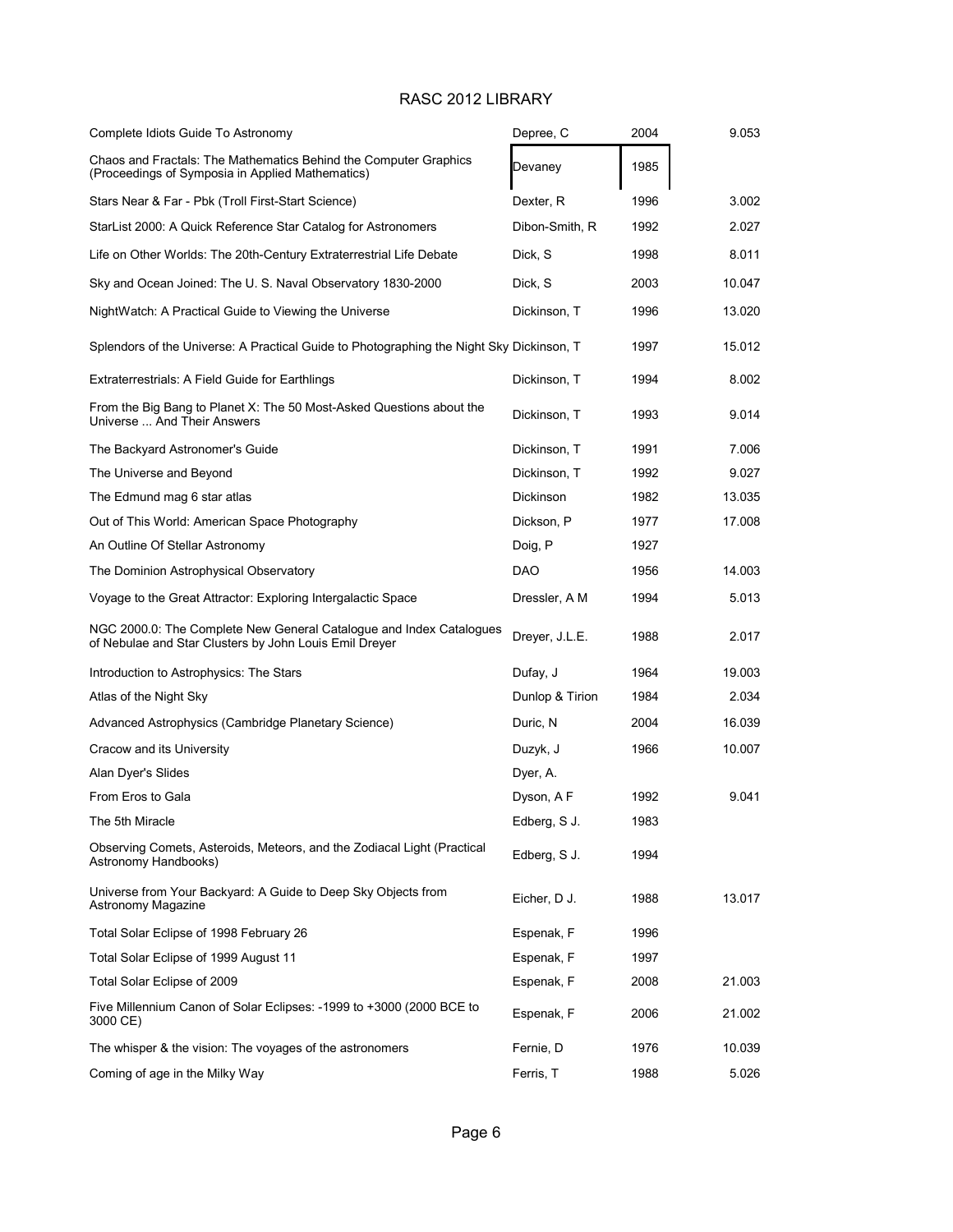| Galaxies                                                                                                                                                               | Ferris, T             | 1982 |        |
|------------------------------------------------------------------------------------------------------------------------------------------------------------------------|-----------------------|------|--------|
| The Whole Shebang: A State-of-the-Universe(s) Report                                                                                                                   | Ferris, T             | 1997 | 5.025  |
| Seeing in the Dark : How Amateur Astronomers Are Discovering the<br>Wonders of the Universe                                                                            | Ferris, T             | 2002 | 9.049  |
| What Do You Care What Other People Think?: Further Adventures of a<br><b>Curious Character</b>                                                                         | Feynman, R P.         | 1989 | 10.033 |
| The Invisible Universe: PROBING THE FRONTIERS of astrophysics                                                                                                          | Field, G B.           | 1985 | 16.010 |
| Concise Catalog of Deep-sky Objects: Astrophysical Information for 500<br>Galaxies, Clusters and Nebulae                                                               | Finlay, W. H.         | 2003 | 6.019  |
| On Robot Wings (VHS video)                                                                                                                                             | <b>Finley Holiday</b> | 1992 | 17.006 |
| Astronomy: Journey to the Cosmic Frontier                                                                                                                              | Fix, JD,              | 1995 | 20.001 |
| The Perfect Machine - Building the Palomar Telescope                                                                                                                   | Florence, R           | 1994 | 10.021 |
| The Wonder and the Glory of the Stars                                                                                                                                  | Forbes, G             | 1926 |        |
| Accretion Power in Astrophysics                                                                                                                                        | Frank, J              | 2002 | 20.019 |
| Worlds on Fire: Volcanoes on the Earth, the Moon, Mars, Venus and lo                                                                                                   | Frankel, C            | 2005 | 18.076 |
| Antimatter, The Ultimate Mirror                                                                                                                                        | Fraser, G             | 2000 | 16.023 |
| Measuring and Modeling the Universe: Volume 2, Carnegie Observatories<br><b>Astrophysics Series</b>                                                                    | Freedman, W           | 2004 | 20.035 |
| Storms in Space                                                                                                                                                        | Freeman, J            | 2002 | 18.038 |
| Special Relativity (M.I.T. Introductory Physics)                                                                                                                       | French, A.P.          | 1966 | 20.012 |
| Amazing Universe                                                                                                                                                       | Friedman, H           | 1975 | 9.003  |
| Le Chemin du Cosmos                                                                                                                                                    | Gagarine, Y.          | 1970 |        |
| Arrows to the Moon: Avro's Engineers and the Space Race: Apogee Books<br><b>Space Series</b>                                                                           | Gainor, C             | 1971 | 10.046 |
| (N/C) Mr Tompkins Explores the Atom<br>NON-<br><b>CIRCULATING: HISTORIC CLASSIC</b><br><b>READ ONLINE:</b><br>http://www.arvindguptatoys.com/arvindgupta/tompkins.pdf  | Gamow, G.             | 1944 | 16.011 |
| Mr Tompkins in Paperback                                                                                                                                               | Gamow, G.             | 1965 | 16.012 |
| Mr Tompkins in Wonderland<br>NON-<br><b>CIRCULATING: HISTORIC CLASSIC</b><br><b>READ ONLINE:</b><br>http://www.arvindguptatoys.com/arvindgupta/tompkins.pdf            | Gamow, G.             | 1944 | 16.013 |
| Planet Called Earth                                                                                                                                                    | Gamow, G              | 1963 |        |
| The Story of the Solar System                                                                                                                                          | Garlick, M            | 2002 | 18.034 |
| The MK Process and Stellar Classification (Proceedings of the Workshop in<br>Honor of W W Morgan and P C Keenan held at the University of Toronto,<br>Canada June 1983 | Garrison, R.F.        | 1984 | 19.017 |
| Asteroids                                                                                                                                                              | Gehrels, T            | 1979 | 18.044 |
| Space, the Final Frontier?                                                                                                                                             | Genta, G              | 2002 | 17.017 |
| The Book Nobody Read: Chasing the Revolutions of Nicolaus Copernicus                                                                                                   | Gingerich, O          | 2004 | 10.058 |
| Introduction to Planetary Geology (Cambridge Planetary Science)                                                                                                        | Glass, B R.           | 1982 | 15.013 |
| National Geographic Encyclopedia of Space                                                                                                                              | Glover, Linda         | 2004 | 9.066  |
| Development of rocketry and space technology in the USSR                                                                                                               | Glushko, V.P.         | 1973 | 17.003 |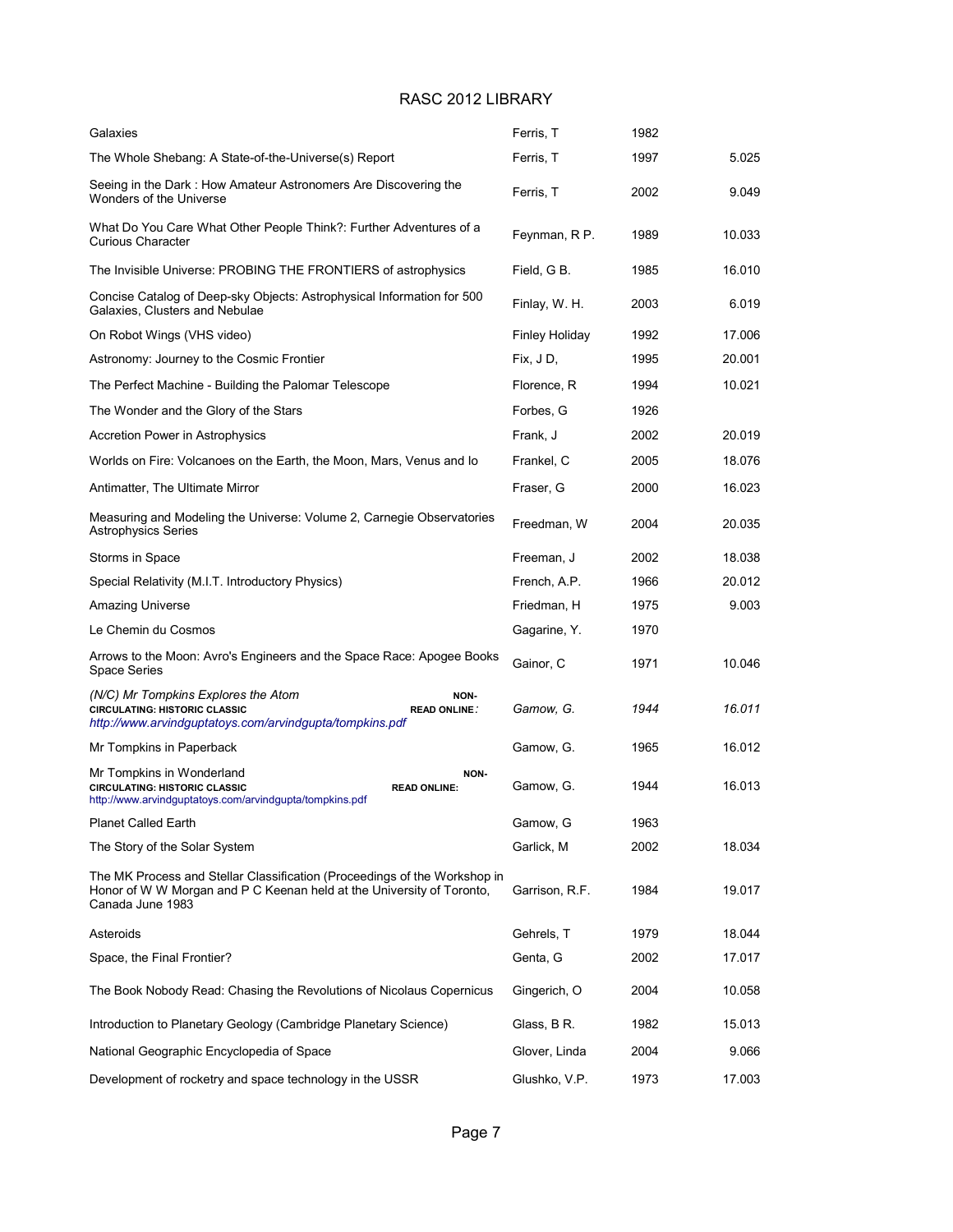| (N/C) Atoms, Stars and Nebulae<br><b>CIRCULATING: HISTORIC CLASSIC</b><br>http://www.archive.org/stream/atomsstarsandneb031449mbp                                          | NON-<br><b>READ ONLINE:</b> | Goldberg, L.     | 1943 | 9.077  |
|----------------------------------------------------------------------------------------------------------------------------------------------------------------------------|-----------------------------|------------------|------|--------|
| Understanding Relativity: ORIGIN AND IMPACT OF A Scientific Revolution Goldberg, S                                                                                         |                             |                  | 1984 | 16.022 |
| Einstein's Greatest Blunder?: The Cosmological Constant and Other Fudge<br>Factors                                                                                         |                             | Goldsmith, D     | 1995 | 5.037  |
| Mysteries of the Milky Way                                                                                                                                                 |                             | Goldsmith, D     | 1991 | 6.025  |
| The astronomers, National Science Outreach: High school curriculum guide Goldsmith, D                                                                                      |                             |                  | 1991 | 9.005  |
| <b>(N/C)</b> The moon,: With a description of its surface formations, fully<br>illustrated by the author's revised map of the moon<br><b>CIRCULATING: HISTORIC CLASSIC</b> | NON-                        | Goodacre, W.     | 1931 |        |
| 1963 The Radio Amateurs Handbook                                                                                                                                           |                             | Goodman, B       | 1963 | 2.018  |
| <b>Experimental Astronautics</b>                                                                                                                                           |                             | Goran, Morris    | 1967 | 9.013  |
| The Grip of Gravity: The Quest to Understand the Laws of Motion and<br>Gravitation                                                                                         |                             | Gondhalekar, P   | 2001 | 16.042 |
| Life in Space                                                                                                                                                              |                             | Grant, M. R.     | 1983 |        |
| The Elegant Universe: Superstrings, Hidden Dimensions, and the Quest for<br>the Ultimate Theory                                                                            |                             | Greene, B        | 1999 | 5.042  |
| The Fabric of the Cosmos: Space, Time, and the Texture of Reality                                                                                                          |                             | Greene, B        | 2004 | 5.043  |
| Moon Observers Guide                                                                                                                                                       |                             | Grego, P         | 2004 | 18.071 |
| Strangest Star: Scientific Account of the Birth and Death of the Sun                                                                                                       |                             | Gribbin, J       | 1980 | 18.021 |
| Companion to the Cosmos (Phoenix Giants S.)                                                                                                                                |                             | Gribbin, J       | 1996 | 5.036  |
| The Discovery of Neptune                                                                                                                                                   |                             | Grosser, M       | 1979 | 10.050 |
| The Inflationary Universe: The Quest for a New Theory of Cosmic Origins                                                                                                    |                             | Guth, A H.       | 1997 | 5.033  |
| Photoelectric Photometry of Variable Stars: A Practical Guide for the Smaller<br>Observatory                                                                               |                             | Hall, D S.       | 1982 | 15.011 |
| Detailed records of many unrecovered meteorites in western Canada for<br>which further searches are recommended                                                            |                             | Halliday, I      | 1988 | 18.003 |
| Rational geometry; a text-book for the science of space; based on Hilbert's<br>foundations                                                                                 |                             | Halsted, G B     | 1904 |        |
| Exploration of the Solar System by Infrared Remote Sensing                                                                                                                 |                             | Hanel, R. A.     | 2003 | 16.036 |
| The Real Mars                                                                                                                                                              |                             | Hanlon, M        | 2004 | 18.069 |
| Touring the Universe through Binoculars: A Complete Astronomer's<br>Guidebook (Wiley Science Editions                                                                      |                             | Harrington, P S. | 1990 |        |
| Star Ware: The Amateur Astronomer's Guide to Choosing, Buying, and<br>Using Telescopes and Accessories                                                                     |                             | Harrington, P S. | 2007 | 7.039  |
| I Can Read About the Sun and Other Stars                                                                                                                                   |                             | Harris, R        | 1996 | 3.003  |
| Masks of the Universe: Changing Ideas on the Nature of the Cosmos                                                                                                          |                             | Harrison, E R    | 1985 | 5.028  |
| Cosmology: The Science of the Universe                                                                                                                                     |                             | Harrison, E R    | 2000 | 5.015  |
| Charlie Farquharson's Universe                                                                                                                                             |                             | Harron, D        | 1990 |        |
| Moons and Planets                                                                                                                                                          |                             | Hartman, W       | 1983 | 18.059 |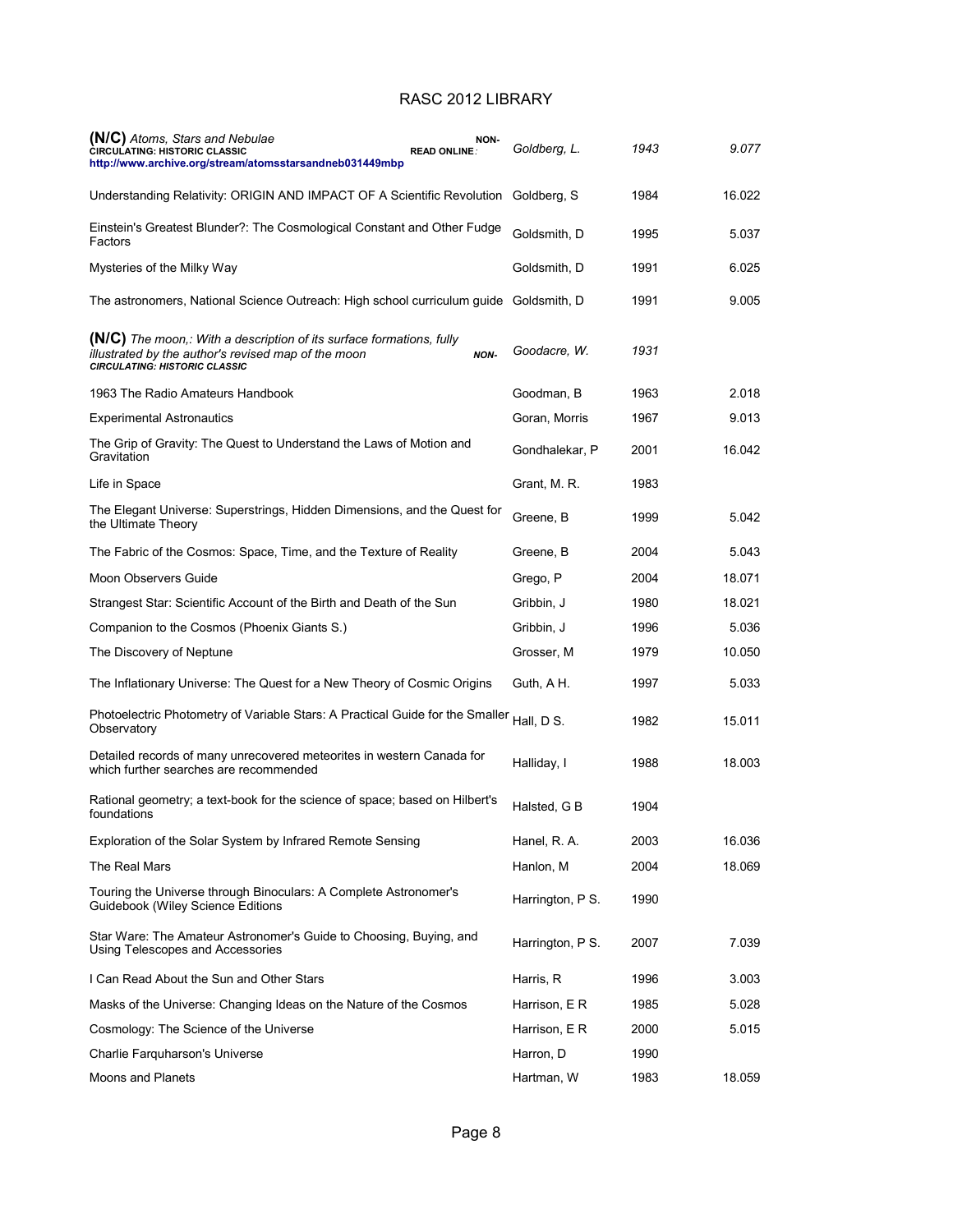| Accretion Processes in Star Formation (Cambridge Astrophysics)                                                                                                           | Hartmann, L       | 2000 | 16.027      |
|--------------------------------------------------------------------------------------------------------------------------------------------------------------------------|-------------------|------|-------------|
| A Travellers Guide to Mars                                                                                                                                               | Hartmann, W       | 2003 | 18.067      |
| Cosmic Discovery: The Search, Scope and Heritage of Astronomy                                                                                                            | Harwit, M         | 1981 | 9.011       |
| <b>(N/C)</b> Navigation; A Short Course, Explaining the Principal Problems Met<br>With in Ordinary, Everyday Work at Sea<br>NON-<br><b>CIRCULATING: HISTORIC CLASSIC</b> | Hastings, F S     | 1918 |             |
| A Brief History of Time: From the Big Bang to Black Holes                                                                                                                | Hawking, S. W.    | 1988 | 5.034       |
| A Brief History of Time: a Readers Companion                                                                                                                             | Hawking, S. W.    | 1992 | 5.032       |
| The Future of Spacetime                                                                                                                                                  | Hawking, S.W.     | 2002 | 16.048      |
| New Generation Small Telescopes                                                                                                                                          | Hayes, D          | 1987 |             |
| RASC People and Places: Collected Reminiscences                                                                                                                          | Heard, J F.       | 1979 |             |
| 2001 A Space Anthology                                                                                                                                                   | Hearnshaw, J. B.  | 1996 | 10.018      |
| The Gravitational Million-Body Problem: A Multidisciplinary Approach to Star<br><b>Cluster Dynamics</b>                                                                  | Heggie, D. C.     | 2003 | 16.053      |
| <b>(N/C)</b> Lunar Sourcebook: A User's Guide to the Moon<br>NON-<br><b>CIRCULATING: REPLACEMENT COST</b>                                                                | Heiken, G H.      | 1991 | 18.011      |
| Collisional Transport in Magnetized Plasmas (Cambridge Monographs on<br>Plasma Physics                                                                                   | Helander          | 2002 | 20.024      |
| The Guide to the Galaxy                                                                                                                                                  | Henbest, N        | 1994 | 6.006       |
| Mysteries of the Universe                                                                                                                                                | Henbest, N        | 1981 | 9.017       |
| The New Astronomy                                                                                                                                                        | Henbest, N        | 1983 | 9.047       |
| Astronomical Photometry, Text and Handbook for the Advanced Amateur<br>and Professional Astronomer                                                                       | Henden, A A.      | 1982 | 15.002      |
| A Chronicle of Pre-Telescopic Astronomy                                                                                                                                  | Hetherington, B   | 1996 | 10.003      |
| City of the Stargazers: The Rise and Fall of Ancient Alexandria                                                                                                          | Heuer, K          | 1972 | 10.004      |
| (N/C) Einstein's Mirror<br>NON-<br><b>CIRCULATING: REPLACEMENT COST</b>                                                                                                  | Hey, T            | 1997 | 16.006      |
| Atlas of Compact Groups of Galaxies                                                                                                                                      | Hickson, P        | 1994 | 2.002       |
| From the Earth to the Moon [the Signature Edition]. 6 Videos                                                                                                             | HBO               | 1998 | 17.032-.037 |
| Coevolution of Black Holes and Galaxies (Carnegie Observatories<br>Astrophysics Series)                                                                                  | Ho, L             | 2010 | 19.023      |
| The Physics and Astronomy of Galaxies and Cosmology                                                                                                                      | Hodge, P W.       | 1966 | 6.004       |
| Higher than Everest: An Adventurer's Guide to the Solar System                                                                                                           | Hodge, P W.       | 2001 | 18.037      |
| Mathematics for the Million: How to Master the Magic of Numbers                                                                                                          | Hogben, L         | 1938 | 9.075       |
| The stars belong to everyone: How to enjoy astronomy                                                                                                                     | Hogg, H           | 1976 | 9.045       |
| Dark Cosmos: in Search of Our Universe's Missing Mass and Energy                                                                                                         | Hooper, D         | 2007 | 5.046       |
| (N/C) Practical Astronomy<br>NON-<br><b>CIRCULATING - HISTORIC CLASSIC</b><br><b>READ ONLINE:</b><br>http://www.archive.org/stream/practicalastrono032631mbp             | Hosmer, G L       | 1925 |             |
| Standard Handbook for Telescope Making                                                                                                                                   | Howard, N         | 1959 |             |
| The Astrophysical Journal General Catalogue of Discrete Radio Sources                                                                                                    | Howard III, Wm.E. | 1965 | 2.001       |
| Handbook of CCD Astronomy, (Cambridge Observing Handbooks for<br>Research Astronomers                                                                                    | Howell, S         | 2000 | 15.017      |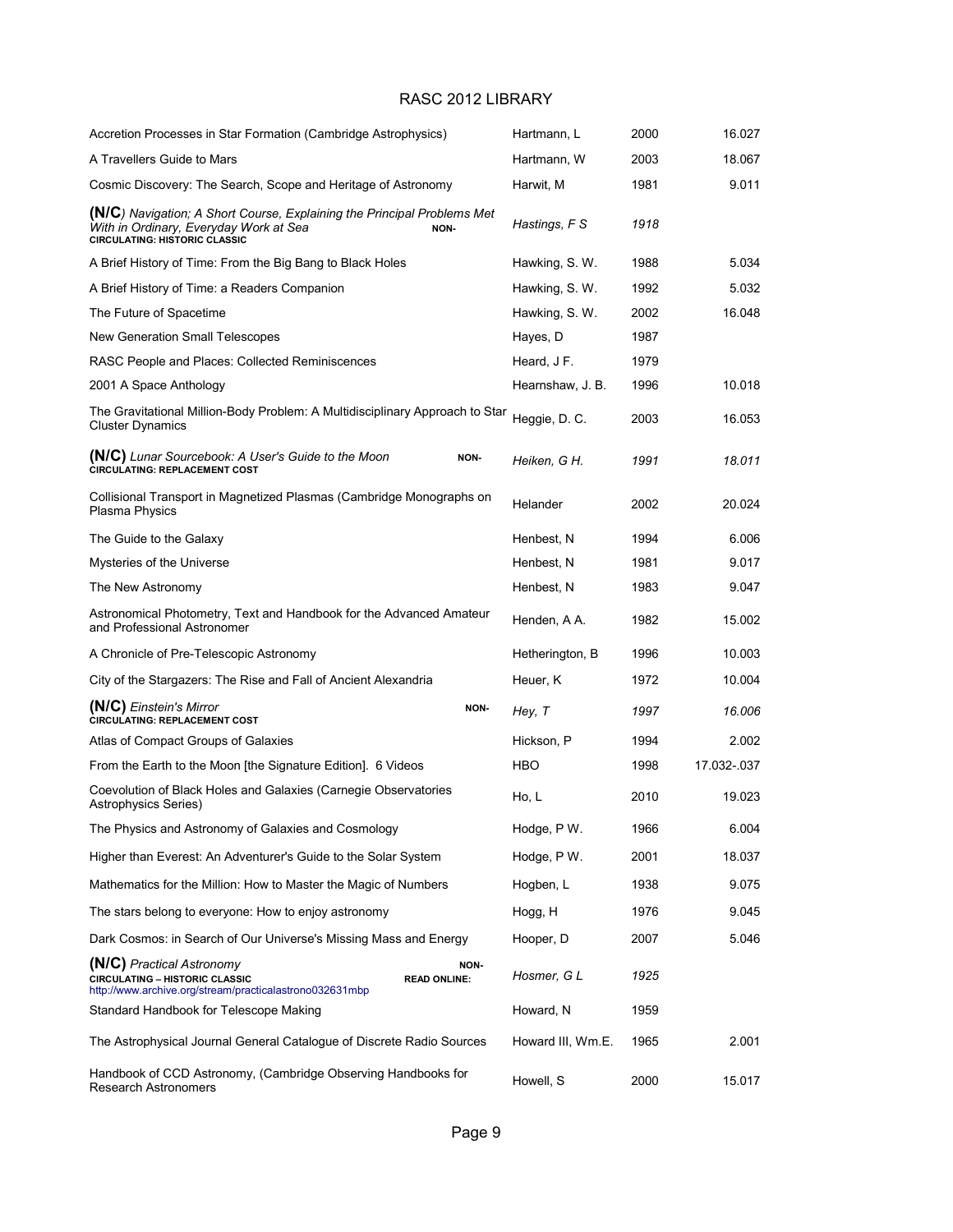| (N/C) Some Recent Researches in Solar Physics<br><b>CIRCULATING: HISTORIC CLASSIC</b>                                                                           | NON-        | Hoyle, F.     | 1949 | 16.019 |
|-----------------------------------------------------------------------------------------------------------------------------------------------------------------|-------------|---------------|------|--------|
| Deep-Sky Wonders (Stargazing)                                                                                                                                   |             | Houston, W    | 1999 | 6.027  |
| The Physics-Astronomy Frontier                                                                                                                                  |             | Hoyle, Fred   | 1980 | 20.010 |
| <b>Planetary Interiors</b>                                                                                                                                      |             | Hubbard, W B. | 1984 | 16.017 |
| Realm of the Nebulae                                                                                                                                            |             | Hubble, E P   | 1982 | 6.010  |
| Uranus and the Outer Planets (I a U Colloquium Proceedings)                                                                                                     |             | Hunt, G       | 1982 | 18.057 |
| The Hynek UFO Report                                                                                                                                            |             | Hynek, J. A   | 1977 | 8.003  |
| (N/C) Planetary Nebulae: A Practical Guide and Handbook for Amateur<br>Astronomers : Includes 253 Finder Charts and a Catalog of 1340 Objects                   |             | Hynes, S J.   | 1991 | 6.009  |
| NON-<br><b>CIRCULATING: REPLACEMENT COST</b>                                                                                                                    |             |               |      |        |
| International Dark Sky Documents - various                                                                                                                      |             | Darksky       |      |        |
| Amateur telescope making, Vol 1                                                                                                                                 |             | Ingalls, A G. | 1964 | 7.001  |
| Amateur telescope making, Vol 2                                                                                                                                 |             | Ingalls, A G. | 1996 | 7.002  |
| Amateur telescope making, Vol 3                                                                                                                                 |             | Ingalls, A G. | 1996 | 7.003  |
| Planets, Stars and Galaxies                                                                                                                                     |             | Inglis, S.J.  | 1968 | 18.019 |
| Impact of Gravitational Lensing on Cosmology (IAU S225) (Proceedings of<br>the International Astronomical Union Symposia and Colloquia)                         |             | IAU           | 2004 | 5.040  |
| The Interplay among Black Holes, Stars and ISM in Galactic Nuclei (IAU<br>S222) (Proceedings of the International Astronomical Union Symposia and<br>Colloquia) |             | IAU           | 2005 | 5.039  |
| (N/C) One Day Telleth Another<br><b>CIRCULATING: HISTORIC CLASSIC</b>                                                                                           | NON-        | Ionides, S A. | 1939 |        |
| The ultimate fate of the universe                                                                                                                               |             | Islam, J N.   | 1983 | 5.031  |
| Introduction to Mathematical Cosmology                                                                                                                          |             | Islam, J N.   | 2002 | 20.020 |
| (N/C) Practical Talks by an Astronomer<br>CIRCULATING: HISTORIC CLASSIC<br><b>READ ONLINE:</b><br>http://www.archive.org/stream/cu31924031322310                | NON-        | Jacoby, H     | 1902 | 9.078  |
| Communications in Space                                                                                                                                         |             | Jaffe, L      | 1966 | 17.002 |
| The Northern Light                                                                                                                                              |             | Jago, L       | 2001 | 9.054  |
| Concepts of Space: The History of Theories of Space in Physics                                                                                                  |             | Jammer, M     | 1960 |        |
| Red Giants and White Dwarfs                                                                                                                                     |             | Jastrow, R    | 1969 | 19.007 |
| (N/C) The Mysterious Universe<br><b>CIRCULATING: HISTORIC CLASSIC</b>                                                                                           | NON-        | Jeans, J      | 1935 | 9.071  |
| JMI Products Cataloque - Audio/Visual                                                                                                                           |             | JMI           | 1994 | 7.016  |
| (N/C) General Astronomy: -1922<br><b>CIRCULATING: HISTORIC CLASSIC</b><br><b>READ ONLINE:</b><br>http://www.archive.org/stream/generalastronom00jonegoog        | <b>NON-</b> | Jones, H. S.  | 1934 |        |
| Life on Other Worlds                                                                                                                                            |             | Jones, H.S.   | 1940 | 8.013  |
| (N/C) Worlds Without End<br><b>CIRCULATING: HISTORIC CLASSIC</b>                                                                                                | NON-        | Jones, H.S.   | 1935 | 9.083  |
| Webb Society Deep-Sky Observer's Handbook, Vol 1                                                                                                                |             | Jones, K.G.   | 1979 |        |
| Webb Society Deep-Sky Observer's Handbook, Vol 2                                                                                                                |             | Jones, K.G.   | 1979 |        |
| Webb Society Deep-Sky Observer's Handbook, Vol 4                                                                                                                |             | Jones, K.G.   | 1981 |        |
| Webb Society Deep-Sky Observer's Handbook, Vol 5                                                                                                                |             | Jones, K.G.   | 1982 |        |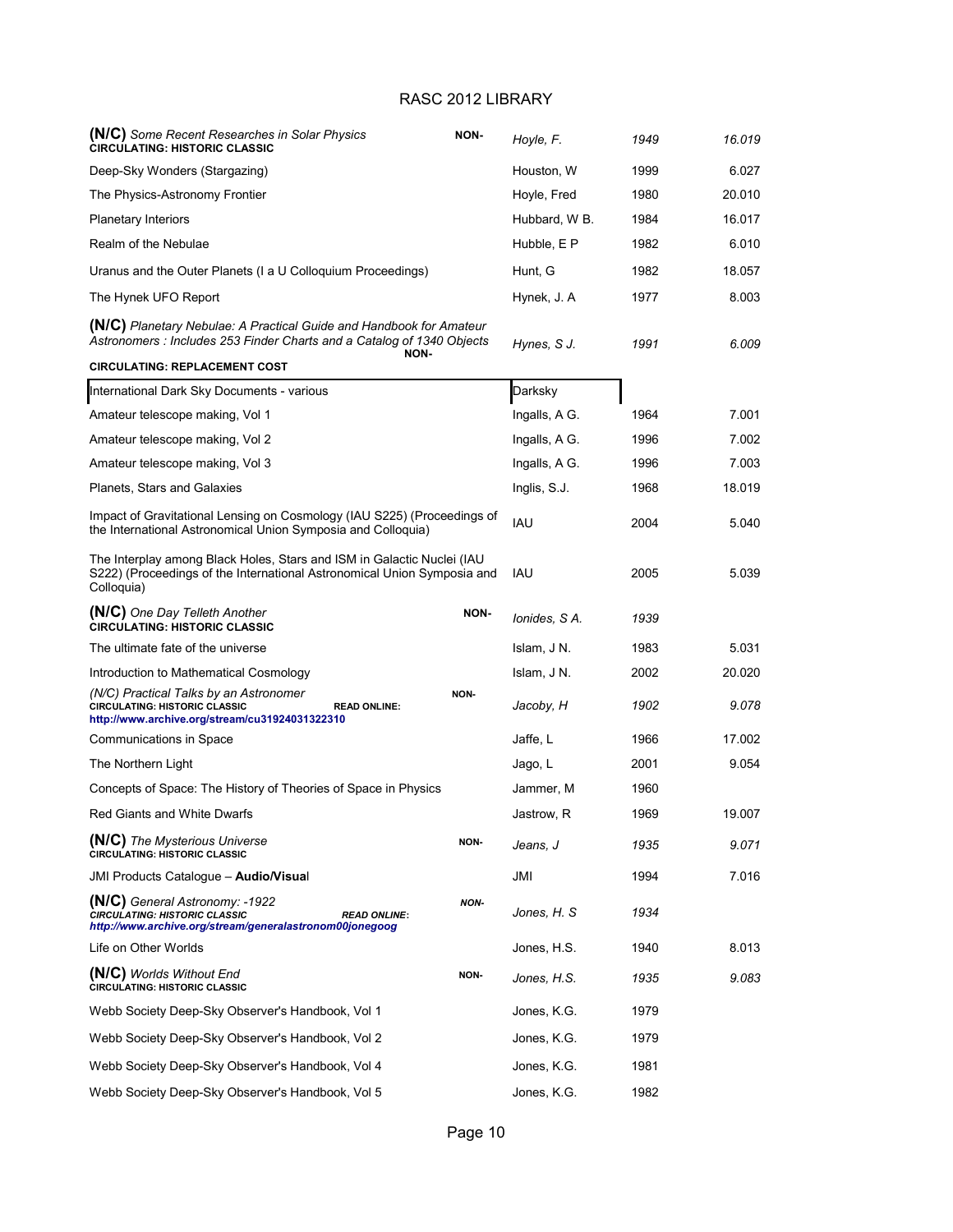| Earth From Space: Smithsonian National Air and Space Museum                                                                                              | Johnston, A            | 2007 | 18.083 |
|----------------------------------------------------------------------------------------------------------------------------------------------------------|------------------------|------|--------|
| The Conscious Universe: Parts and Wholes in Physical Reality                                                                                             | Kafatos, M             | 1990 | 16.003 |
| Extreme Stars: At the Edge of Creation                                                                                                                   | Kaler, J               | 2001 | 19.016 |
| Stars and their Spectra: An Introduction to the Spectral Sequence                                                                                        | Kaler, J               | 1989 | 19.027 |
| Astronomy Magazine 1982, 1983, 1984, 1985, 1986                                                                                                          | Kalmbach<br>Publishing | 0    | .000   |
| Astronomy Magazine 1987 1988 1991, 1992                                                                                                                  | Kalmbach<br>Publishing | 0    | .000   |
| Astronomy Magazine various specials, some years incomplete                                                                                               | Kalmbach<br>Publishing | 0    | .000   |
| A Skywatchers Year                                                                                                                                       | Kanipe, J              | 1999 | 9.038  |
| Discovering the Universe                                                                                                                                 | Kaufmann, W J.         | 1987 | 20.005 |
| The Cosmic Frontiers of General Relativity                                                                                                               | Kaufmann, W J.         | 1977 | 16.004 |
| A Chronicle of Pre-Telescopic Astronomy                                                                                                                  | Kaufmann, W J.         | 1979 | 6.005  |
| <b>Planets and Moons</b>                                                                                                                                 | Kaufmann, W J.         | 1979 | 18.018 |
| Galaxies and Quasars                                                                                                                                     | Kaufmann, W J.         | 1979 | 6.005  |
| <b>Relativity and Cosmology</b>                                                                                                                          | Kaufmann, W J.         | 1973 | 5.012  |
| Stars and Nebulas                                                                                                                                        | Kaufmann, W J.         | 1978 | 6.011  |
| Introduction to Planetary Physics: The Terrestrial Planets (Space Science<br>Text)                                                                       | Kaula, W. M.           | 1968 | 20.008 |
| An Old Portable Sundial                                                                                                                                  | Keeping, E.S.          | 1940 |        |
| Asteroids                                                                                                                                                | Keeping, E.S.          | 1940 |        |
| The Earlier Years of the Edmonton Centre                                                                                                                 | Keeping, E.S.          | 1962 |        |
| Hubble: The Mirror on the Universe                                                                                                                       | Kerrod, R              | 2003 | 6.028  |
| The Dobsonian Telescope, Part I & Part II                                                                                                                | Kestner, B             | 0    | 7.009  |
| Universe Unfolding: Instructor's Gde. (A. Fraknoi) AND Fraknoi, A. Resource<br>Book for the Teaching of Astronomy                                        | King, $IR.$            | 1976 | 20.014 |
| One Hundred Billion Suns: Birth, Life and Death of the Stars                                                                                             | Kippenhahn, R          | 1983 | 19.005 |
| The Sleepwalkers: A History of Man's Changing Vision of the Universe                                                                                     | Koestler, A            | 1979 | 10.024 |
| <b>Fundamentals of Astrometry</b>                                                                                                                        | Kovalevsky, J          | 2004 | 20.034 |
| The Physics of Star Trek                                                                                                                                 | Krauss, L              | 2007 | 16.046 |
| Cometography: A Catalog of Comets                                                                                                                        | Kronk, G W.            | 1999 | 4.009  |
| Comets a Descriptive Catalog                                                                                                                             | Kronk, G W.            | 1984 |        |
| 2001 Space Odyssey - DVD                                                                                                                                 | Krubick, S             | 1997 |        |
| Transits of Venus (IAU C196): New Views of the Solar System and Galaxy<br>(Proceedings of the International Astronomical Union Symposia and<br>Colloquia | Kuktz, D.W.            | 2005 | 18.072 |
| Astronomy on the Web: A Brief Guide to the Internet                                                                                                      | Kurland, D             | 1999 | 9.010  |
| The Origin and Evolution of Planetary Nebulae (Cambridge Astrophysics)                                                                                   | Kwok, S                | 2000 | 6.015  |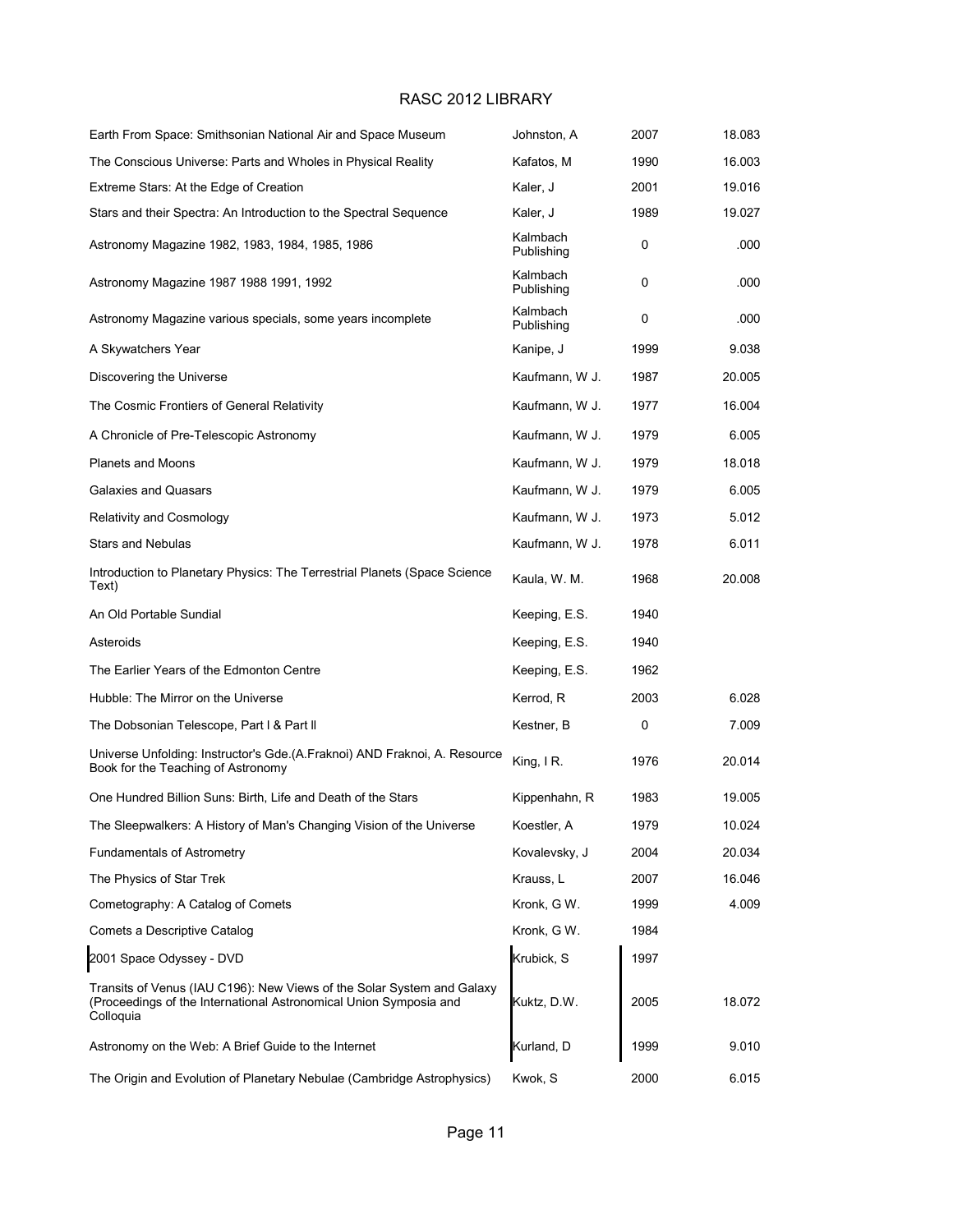| Cosmology: A First Course                                                                                                                                                | Lachi?ze-Rey, M   | 1995 | 5.006  |
|--------------------------------------------------------------------------------------------------------------------------------------------------------------------------|-------------------|------|--------|
| Source Book in Astronomy and Astrophysics, 1900-1975 (Source Books in<br>the History of the Sciences)                                                                    | Lang, Kenneth     | 1979 | 10.042 |
| 2001 A Space Anthology                                                                                                                                                   | Lange & Smith     | 2001 | 5.021  |
| Langford's Basic Photography, The Guide for Serious Photographers                                                                                                        | Langford, M.J.    | 1973 | 15.006 |
| Fractal Mania                                                                                                                                                            | Laplante, Phil    | 1994 |        |
| A Different Universe: Reinventing Physics from the Bottom Down                                                                                                           | Laughlin, Robert  | 2005 | 16.049 |
| Exploring the Southern Sky: A Pictorial Atlas from the European Southern<br>Observatory (ESO)                                                                            | Laustsen          | 1987 | 2.016  |
| The Mammoth Book of Space Exploration and Disasters: Over 50 True<br>Accounts of Triumph and Tragedy in Space, Taking You Right Inside the<br>Capsule Cockpit and Beyond | Lawrence, Richard | 2005 | 17.039 |
| From Nebula to Nebula; Being an Expansion of the Principle of Universal<br>Gravitation to the Solution of Cosmic Problems in General                                     | Lepper, GH        | 1919 |        |
| The Moons of Jupiter                                                                                                                                                     | Leutwyler, K      | 2003 | 18.080 |
| New Cosmic Horizons: Space Astronomy from the V2 to the Hubble Space<br>Telescope                                                                                        | Leverington, D    | 2001 | 9.037  |
| Clyde Tombaugh: Discoverer of Planet Pluto (Sky & Telescope Observer's<br>Guides)                                                                                        | Levy, D H.        | 1991 | 10.005 |
| <b>Comets: Creators and Destroyers</b>                                                                                                                                   | Levy, D H.        | 1998 | 4.012  |
| David Levy's Guide to Observing and Discovering Comets                                                                                                                   | Levy, D H.        | 2003 | 4.013  |
| Man Who Sold the Milky Way: A Biography of Bart BOK                                                                                                                      | Levy, D H.        | 1993 | 10.016 |
| Observing Variable Stars: A Guide for the Beginner                                                                                                                       | Levy, D H.        | 1989 | 19.011 |
| The Bigger Bang (Canto)                                                                                                                                                  | Lidsey, J         | 2000 | 16.024 |
| Full Moon                                                                                                                                                                | Light, M          | 1999 | 18.008 |
| The Cambridge Astronomy Guide                                                                                                                                            | Liller, B         | 1985 | 15.020 |
| Life in Space                                                                                                                                                            | Little B          | 1983 | 10.014 |
| Supernovae and Gamma-Ray Bursts: The Greatest Explosions Since the<br>Big Bang (Space Telescope Science Institute Symposium Series)                                      | Livio, M          | 2001 | 16.031 |
| Unsolved Problems in Stellar Evolution (Space Telescope Science Institute<br>Symposium Series)                                                                           | Livio, M          | 2000 | 19.015 |
| A Decade of Hubble Space Telescope Science (Space Telescope Science<br>Institute Symposium Series)                                                                       | Livis, M          | 2003 | 10.049 |
| Lifting Titan's Veil: Exploring the Giant Moon of Saturn                                                                                                                 | Lorenz, R         | 2002 | 18.035 |
| The Individual and the Universe: The BBC Reith Lectures                                                                                                                  | Lovell, C.C.B.    | 1959 | 9.016  |
| The Exploration of Outer Space                                                                                                                                           | Lovell, B         | 1962 | 17.004 |
| Programming the Universe: A Quantum Computer Scientist Takes on the<br>Cosmos                                                                                            | Lloyd, S          | 2006 | 5.047  |
| Mercury, Venus, Mars, Jupiter 1951-2100 - positions                                                                                                                      | Lowe, A           | 1981 | 18.087 |
| Saturn, Uranus, Neptune, Pluto 1951-2100 - positions                                                                                                                     | Lowe, A           | 1981 | 18.086 |
| Solar Eclipses 1999-4000                                                                                                                                                 | Lowe, A           | 1991 | 18.085 |
|                                                                                                                                                                          |                   |      |        |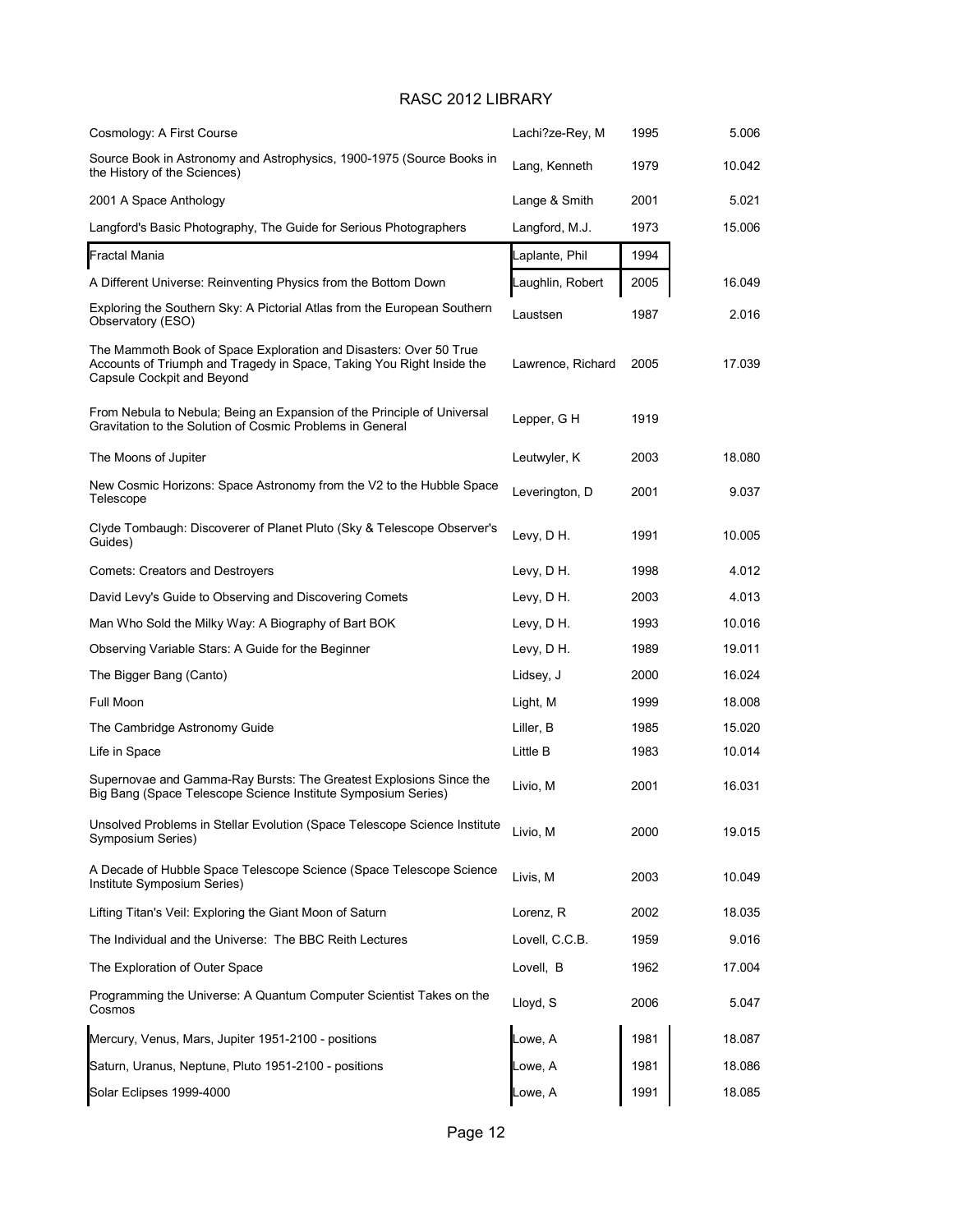| Exploring Space, Exploring Earth: New Understanding of the Earth from<br>Space Research                                                 |                             | Lowman, P         | 2002 | 17.014 |
|-----------------------------------------------------------------------------------------------------------------------------------------|-----------------------------|-------------------|------|--------|
| Thermal Characteristics of the Moon (Progress in Astronautics &<br>Aeronautics)                                                         |                             | Lucas, J W.       | 1972 | 18.023 |
| Observing Handbook and Catalogue of Deep-Sky Objects                                                                                    |                             | Luginbuhl, C B.   | 1990 | 6.008  |
| Interstellar Contact                                                                                                                    |                             | Lunan, D          | 1974 | 8.005  |
| Color and Light in Nature                                                                                                               |                             | Lynch, D          | 2001 | 18.033 |
| The Arctic Sky                                                                                                                          |                             | MacDonald, J      | 1998 | 10.041 |
| Mansions of the Sun                                                                                                                     |                             | Space Centre      | 1969 | 10.017 |
| Star-Hopping for Backyard Astronomers                                                                                                   |                             | MacRobert, A M.   | 1993 | 13.014 |
| (N/C) Rudimentary Astronomy (1st ed)<br><b>CIRCULATING: HISTORIC CLASSIC</b><br>http://www.archive.org/stream/rudimentaryastr00maingoog | NON-<br><b>READ ONLINE:</b> | Main, R           | 1874 | 9.073  |
| (N/C) Rudimentary Astronomy (2nd ed)<br><b>CIRCULATING: HISTORIC CLASSIC</b><br>http://www.archive.org/stream/rudimentaryastr00maingoog | NON-<br><b>READ ONLINE:</b> | Main, R           | 1882 | 9.072  |
| <b>Colours of the Galaxies</b>                                                                                                          |                             | Malin, D          | 1984 | 6.002  |
| <b>Colours of the Stars</b>                                                                                                             |                             | Malin, D          | 1984 | 19.002 |
| View of the Universe                                                                                                                    |                             | Malin, D          | 1993 | 2.024  |
| The Invisible Universe Ibs#521866                                                                                                       |                             | Malin, D          | 1999 | 10.056 |
| The Messier Album                                                                                                                       |                             | Mallas, J.H.      | 1978 | 13.007 |
| The Night Sky (Start Exploring)                                                                                                         |                             | Mammana, D L.     | 1993 |        |
| (N/C) Infrared Astronomy<br><b>CIRCULATING - REPLACEMENT COST</b>                                                                       | NON-                        | Mamposo, A.       | 1993 | 5.007  |
| The Fractal Geometry of Nature                                                                                                          |                             | Mandelbrot, B     | 1983 | 16.044 |
| <b>Unusual Telescopes</b>                                                                                                               |                             | Manly, PL.        | 1992 | 7.025  |
| Astronomy for Dummies                                                                                                                   |                             | Maran, S          | 2005 | 9.063  |
| Catalog of cometary orbits                                                                                                              |                             | Marsden, B G.     | 1983 | 4.016  |
| Use of Geographic Remote Sensing - Blue Ice Meteorites                                                                                  |                             | Mardon, A         | 2009 | 9.069  |
| English Medieval Cometry References                                                                                                     |                             | Mardon & Hendrick | 2008 | 4.023  |
| (N/C) The Friendly Stars<br>CIRCULATING - HISTORIC CLASSIC<br>http://www.archive.org/stream/friendlystars02martgoog                     | NON-<br><b>READ ONLINE:</b> | Martin, M E       | 1935 | 19.028 |
| The Observer's Guide to Astronomy, Vol. 1                                                                                               |                             | Martinez, P       | 1994 |        |
| The Observer's Guide to Astronomy, Vol. 2                                                                                               |                             | Martinez, P       | 1994 |        |
| Halley's Comet Finder: Find and Follow The Once-in-A-Lifetime Spectacle                                                                 |                             | Mayer, B          | 1985 | 4.006  |
| Measuring the Earth with a Stick: Science as I've Seen It                                                                               |                             | McDonald, B       | 2000 | 16.052 |
| Meteor science and engineering (McGraw-Hill series in engineering<br>sciences)                                                          |                             | McKinley, D.W.R.  | 1961 | 18.052 |
| Origin and Evolution of the Elements (Volume 4)                                                                                         |                             | McWilliam, A      | 2010 | 20.037 |
| <b>Mathematical Astronomy Morsels</b>                                                                                                   |                             | Meeus, J          | 1997 | 9.055  |
| Astronomical Tables of Sun, Moon and Planets                                                                                            |                             | Meeus, J          | 1995 | 14.009 |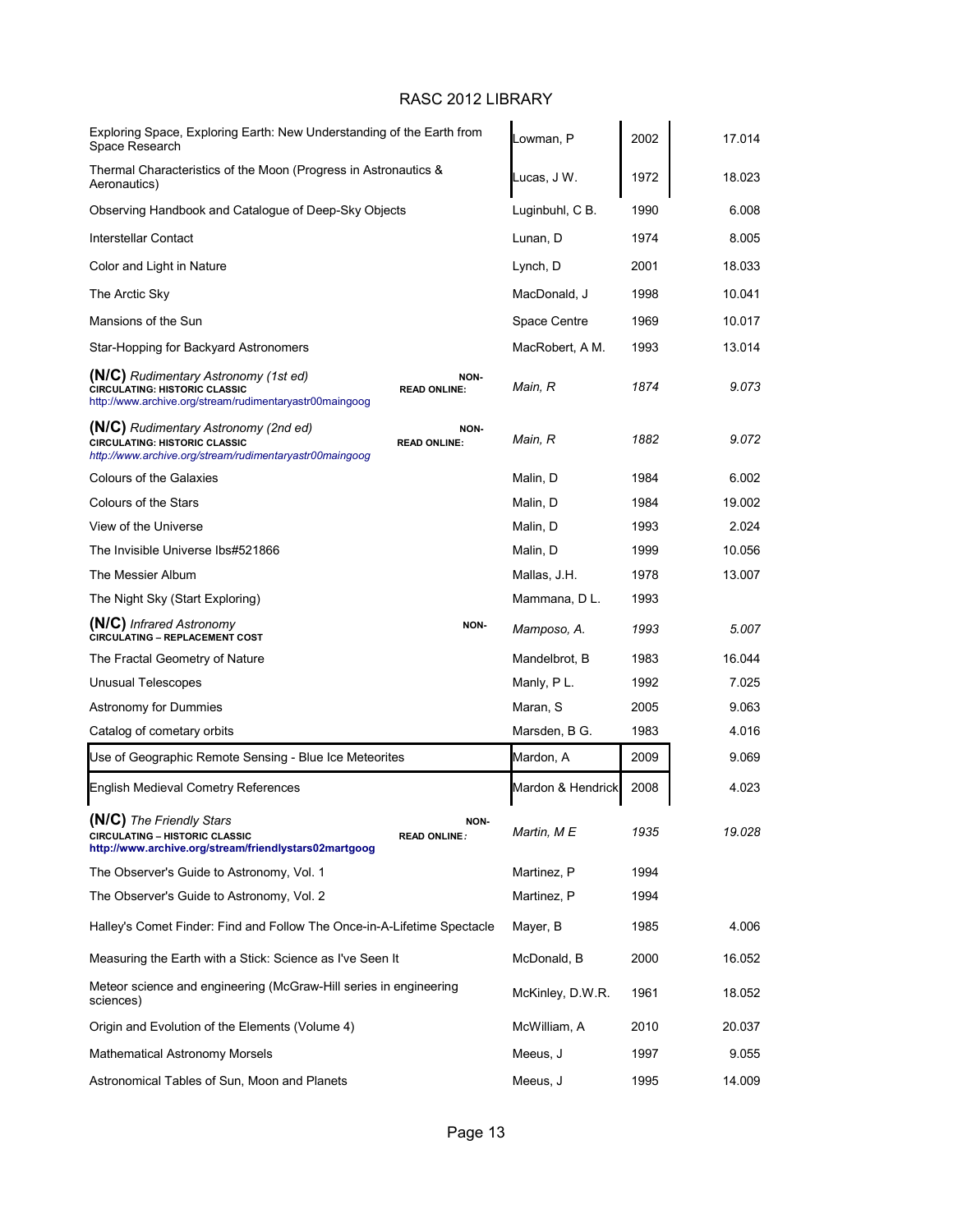| Moon Missions: Mankind's First Voyages to Another World                                                                    |                             | Mellberg, W    | 1997 | 18.081 |
|----------------------------------------------------------------------------------------------------------------------------|-----------------------------|----------------|------|--------|
| $(N/C)$ Our Sun<br><b>CIRCULATING - HISTORIC CLASSIC</b>                                                                   | NON-                        | Menzel, D.     | 1949 | 18.061 |
| The Rebirth of Cosmology                                                                                                   |                             | Merleau-P J    | 1976 | 10.022 |
| Astronomy and Earth Science                                                                                                |                             | Michael, J     | 2001 | 9.036  |
| Space Simulator - computer floppies                                                                                        |                             | Microsoft      | 1994 | 17.029 |
| The Cambridge encyclopaedia of astronomy                                                                                   |                             | Mitton, S      | 1977 | 2.009  |
| Astronomy: An Introduction for the Amateur Astronomer                                                                      |                             | Mitton, J      | 1978 | 9.008  |
| Cambridge Dictionary of Astronomy                                                                                          |                             | Mitton, J      | 2001 | 9.034  |
| (N/C) An Introduction to Stellar Astronomy<br><b>CIRCULATING: HISTORIC CLASSIC</b>                                         | NON-                        | Monck, W.H.S.  | 1899 |        |
| Astronomy                                                                                                                  |                             | Moore, P       | 1961 | 9.007  |
| The Amateur Astronomer                                                                                                     |                             | Moore, P       | 1968 | 9.002  |
| Atlas of the Solar System                                                                                                  |                             | Moore, P       | 1983 | 2.004  |
| Atlas of the Universe                                                                                                      |                             | Moore, P       | 1998 | 2.026  |
| Can You Speak Venusian? A Trip Through the Mysteries of the Cosmos                                                         |                             | Moore, P       | 1972 |        |
| The Guinness Book of Astronomy Facts and Feats                                                                             |                             | Moore, P       | 1980 | 9.015  |
| The Return of Halley's Comet                                                                                               |                             | Moore, P       | 1984 | 4.007  |
| The Story of Astronomy                                                                                                     |                             | Moore, P       | 1977 | 9.023  |
| <b>Unfolding Universe</b>                                                                                                  |                             | Moore, P       | 1982 |        |
| Stargazing: Astronomy without a Telescope                                                                                  |                             | Moore, P       | 2001 | 13.022 |
| Astronometrica (plus software)                                                                                             |                             | Moore, P       | 2007 | 9.060  |
| Exploring the Night Sky with Binoculars                                                                                    |                             | Moore, P       | 2000 | 13.024 |
| New Guide to the Moon                                                                                                      |                             | Moore, P       | 1976 | 18.031 |
| Philips' Stargazer: Your Guide to the Galaxy/Includes Plainsphere, Chart of<br>the Stars, Signpost to the Stars            |                             | Moore, P       | 2008 | 14.004 |
| (N/C) A Day in the Moon<br>CIRCULATING - HISTORIC CLASSIC<br>http://www.archive.org/stream/dayinmoon00moreuoft             | NON-<br><b>READ ONLINE:</b> | Moreux, T      | 1913 | 18.090 |
| Mapping Mars: Science, Imagination, and the Birth of a World                                                               |                             | Morton, O      | 2002 | 18.068 |
| This is Outer Space                                                                                                        |                             | Motz, L        | 1960 | 9.025  |
| (N/C) Consider the Heavens<br><b>CIRCULATING: HISTORIC CLASSIC</b>                                                         | <b>NON-</b>                 | Moulton, F R   | 1935 | 9.082  |
| How to Use Astronomical Telescope: a beginner's quide to observing the<br>cosmos                                           |                             | Muirden, James | 1985 |        |
| The Amateur Astronomers Handbook                                                                                           |                             | Muirden, James | 1974 |        |
| <b>Physical Foundations of Cosmology</b>                                                                                   |                             | Mukhanov, V    | 2005 | 5.041  |
| Clusters of Galaxies: Volume 3, Carnegie Observatories Astrophysics<br>Series: Probes of Cosmological Structure and Galaxy |                             | Mulchaey, John | 2004 | 20.036 |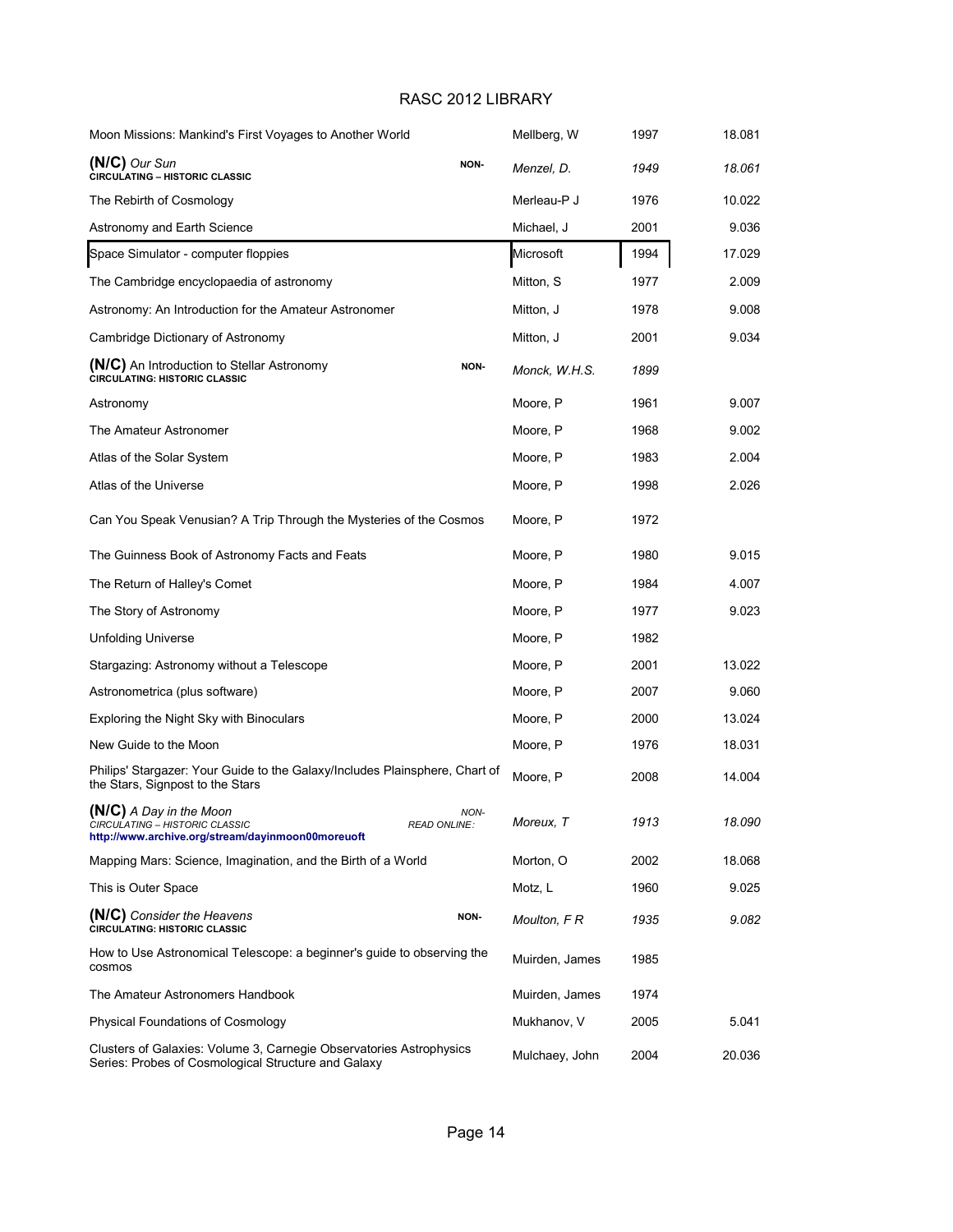| Meteors in the Earth's Atmosphere: Meteoroids and Cosmic Dust and their<br>Interactions with the Earth's Upper Atmosphere | Murad, E       | 2002 | 18.039 |
|---------------------------------------------------------------------------------------------------------------------------|----------------|------|--------|
| Catlogue of the Universe                                                                                                  | Murdin, P      | 1979 | 2.032  |
| The Firefy Encyclopedia of Astronomy                                                                                      | Murdin, P      | 2004 | 9.062  |
| Earthlike Planets: Surfaces of Mercury, Venus, Earth, Moon, Mars                                                          | Murray, B      | 1981 | 18.005 |
| An Introduction to Cosmology                                                                                              | Narlikar, J V  | 2002 | 5.027  |
| <b>Comet Kohoutek</b>                                                                                                     | <b>NASA</b>    | 1975 | 4.015  |
| Significant Achievements in Space Science, 1965                                                                           | <b>NASA</b>    | 1967 |        |
| Scientific Achievements in Space Science                                                                                  | <b>NASA</b>    | 1965 | 9.021  |
| The Study of Comets                                                                                                       | <b>NASA</b>    | 1976 | 4.024  |
| Total Solar Exlipse of 2001                                                                                               | NASA           | 2001 | 18.027 |
| Total Solar Eclipses 2006                                                                                                 | <b>NASA</b>    | 2006 | 18.089 |
| Total Solar Eclipses 2006 (2 <sup>nd</sup> copy)                                                                          | <b>NASA</b>    | 2006 | 21.001 |
| Viking Project to Mars                                                                                                    | <b>NASA</b>    | 1975 | 17.012 |
| Space Shuttle Mission Press Kits                                                                                          | <b>NASA</b>    | 0    | 17.005 |
| Apollo 13: The NASA Mission Reports                                                                                       | <b>NASA</b>    | 2000 | 21.004 |
| NASA The Greatest Show In Space; Apollo 15/ Apollo 16                                                                     | <b>NASA</b>    | 1995 | 17.021 |
| NASA The Greatest Show In Space; Apollo 17/ Mission of Apollo Soyuz<br>(video)                                            | <b>NASA</b>    | 1995 | 17.022 |
| NASA The Greatest Show In Space; Challenger - Disaster and Investigation<br>(video)                                       | <b>NASA</b>    | 1995 | 17.026 |
| NASA The Greatest Show In Space; Four Days of Gemini/ This is Houston<br>Flight (video)                                   | <b>NASA</b>    | 1995 | 17.019 |
| NASA The Greatest Show In Space; Launch and Retrieval of Satellites/<br>Satellite Repairs (video)                         | <b>NASA</b>    | 1995 | 17.025 |
| NASA The Greatest Show In Space; NASA The 25th Year (video)                                                               | <b>NASA</b>    | 1995 | 17.027 |
| NASA The Greatest Show In Space; Opening New Frontiers/ We Deliver<br>(video)                                             | <b>NASA</b>    | 1995 | 17.024 |
| NASA The Greatest Show In Space; Skylab, The First 40 Days/ Four<br>Rooms, Earth View (video)                             | NASA           | 1995 | 17.023 |
| NASA The Greatest Show In Space; The Eagle Has Landed/ Houston<br>We've Got A Problem (video)                             | <b>NASA</b>    | 1995 | 17.020 |
| NASA: The Greatest Show In Space; Freedom 7/ Voyage of Friendship 7<br>(video)                                            | <b>NASA</b>    | 1995 | 17.018 |
| Lost Spacecraft: The Search for Liberty Bell 7: Apogee Books Space Series<br>28                                           | Newport, C     | 2002 | 10.061 |
| The Face of the Sun                                                                                                       | Newton, H.W.   | 1958 | 18.006 |
| The Guide to Amateur Astronomy                                                                                            | Newton, J      | 1995 |        |
| <b>Unfolding Our Universe</b>                                                                                             | Nicolson, I    | 1999 | 9.040  |
| The Sun                                                                                                                   | Nicolson, I    | 1982 | 18.063 |
| Type Ia Supernovae: Theory and Cosmology                                                                                  | Niemeyer, J.C. | 2000 | 19.012 |
| (N/C) Catalogue of 6415 Stars for the Epoch 1870<br>NON-<br>CIRCULATING: HISTORIC CLASSIC                                 | No Author      | 1883 |        |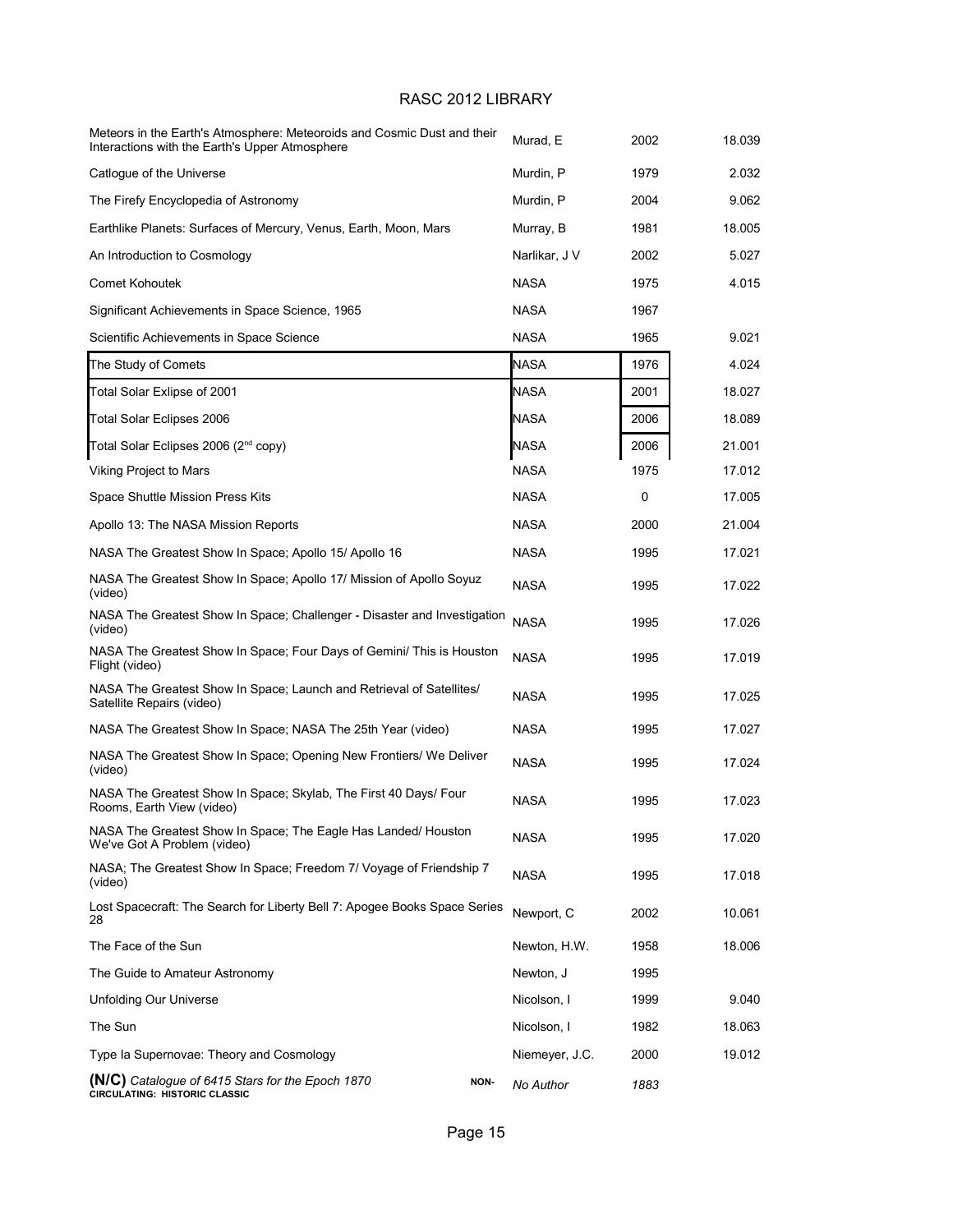| Catalogue of Photographs & Slides from the Mt. Wilson and Palomar<br>Observatories                                                                                                                                                                                | CalTech                              | 1951 | 2.013  |
|-------------------------------------------------------------------------------------------------------------------------------------------------------------------------------------------------------------------------------------------------------------------|--------------------------------------|------|--------|
| How to Build Your Own Observatory                                                                                                                                                                                                                                 | No Author                            |      |        |
| Telescope Building with John Dobson                                                                                                                                                                                                                               | No Author                            |      |        |
| Telescopes You Can Build (in TM binder #2)                                                                                                                                                                                                                        | No Author                            | 1975 |        |
| Total Solar Eclipse of 1997 March 9                                                                                                                                                                                                                               | No Author                            | 1995 |        |
| Advanced Amateur Astronomy                                                                                                                                                                                                                                        | North, G                             | 1997 |        |
| Observing Variable Stars, Novae and Supernovae                                                                                                                                                                                                                    | North. G                             | 2004 | 19.024 |
| Astrotent/Starfest 1998                                                                                                                                                                                                                                           | North York<br>Astronomical<br>Assoc. | 0    | 15.005 |
| Astronomy in Canada: Yesterday, Today and Tomorrow.                                                                                                                                                                                                               | Northcott, R                         | 1967 | 10.052 |
| Observing the Universe: A Guide to Observational Astronomy and Planetary<br>Science                                                                                                                                                                               | Norton, A.J.                         | 2004 | 15.021 |
| The Cambridge Encyclopedia of Meteorites                                                                                                                                                                                                                          | Norton, R O.                         | 2002 | 2.031  |
| Baikonur, the Worlds First Comodrome                                                                                                                                                                                                                              | Novosti Press<br>Agency              | 1975 | 17.001 |
| Soviet Space Research                                                                                                                                                                                                                                             | Novosti Press<br>Agency              | 1975 | 17.010 |
| (N/C) Star lore of all ages; a collection of myths, legends, and facts<br>concerning the constellations of the Northern Hemisphere<br>NON-<br><b>CIRCULATING: HISTORIC CLASSIC</b><br><b>READ ONLINE:</b><br>http://www.archive.org/stream/starloreofallage00olco | Olcott, W.T.                         | 1936 |        |
| The Fertile Stars                                                                                                                                                                                                                                                 | O'Leary, B                           | 1981 | 17.031 |
| Fire in the Sky: Comets and Meteors, the Decisive Centuries, in British Art<br>and Science                                                                                                                                                                        | Olson, R                             | 1998 | 4.008  |
| Deep Sky Companions: the Caldwell Objects                                                                                                                                                                                                                         | Omeara, S                            | 2002 | 13.028 |
| Deep Sky Companions: Hidden Treasures                                                                                                                                                                                                                             | Omeara, S                            | 2007 | 6.030  |
| The Physics of the Buffyverse                                                                                                                                                                                                                                     | Ouellette, J                         | 2006 | 16.045 |
| Artificial Satellites: a Picture Guide to Rockets, Satellites and Space Probes                                                                                                                                                                                    | Ovenden, M                           | 1960 | 17.042 |
| Theoretical Astrophysics: Volume 2, Stars and Stellar Systems                                                                                                                                                                                                     | Padmanabhan, T.                      | 2000 | 20.029 |
| Theoretical Astrophysics: Volume 3, Galaxies and Cosmology                                                                                                                                                                                                        | Padmanabhan, T.                      | 2002 | 16.054 |
| Starlight, What It Tells About The Stars                                                                                                                                                                                                                          | Page, T.                             | 1967 | 9.022  |
| Beyond the Milky Way; Galaxies, Quasars, and the New Cosmology                                                                                                                                                                                                    | Page, T                              | 1969 | 5.002  |
| Wanderers in the Sky                                                                                                                                                                                                                                              | Page, T                              | 1965 | 18.051 |
| Space Science and Astronomy (The Macmillan Sky and telescope library of<br>astronomy                                                                                                                                                                              | Page, T.P.                           | 1976 | 17.030 |
| Perfect Symmetry: The Search for the Beginning of Time                                                                                                                                                                                                            | Pagels, H                            | 1985 |        |
| Subtle Is the Lord: The Science and the Life of Albert Einstein                                                                                                                                                                                                   | Pais, A                              | 1982 | 10.029 |
| The Rings of Saturn                                                                                                                                                                                                                                               | Palluconi, FD                        | 1974 | 18.049 |
| Seeing and Believing: How the Telescope Opened Our Eyes and Minds to<br>the Heavens                                                                                                                                                                               | Panek, R                             | 1998 | 10.037 |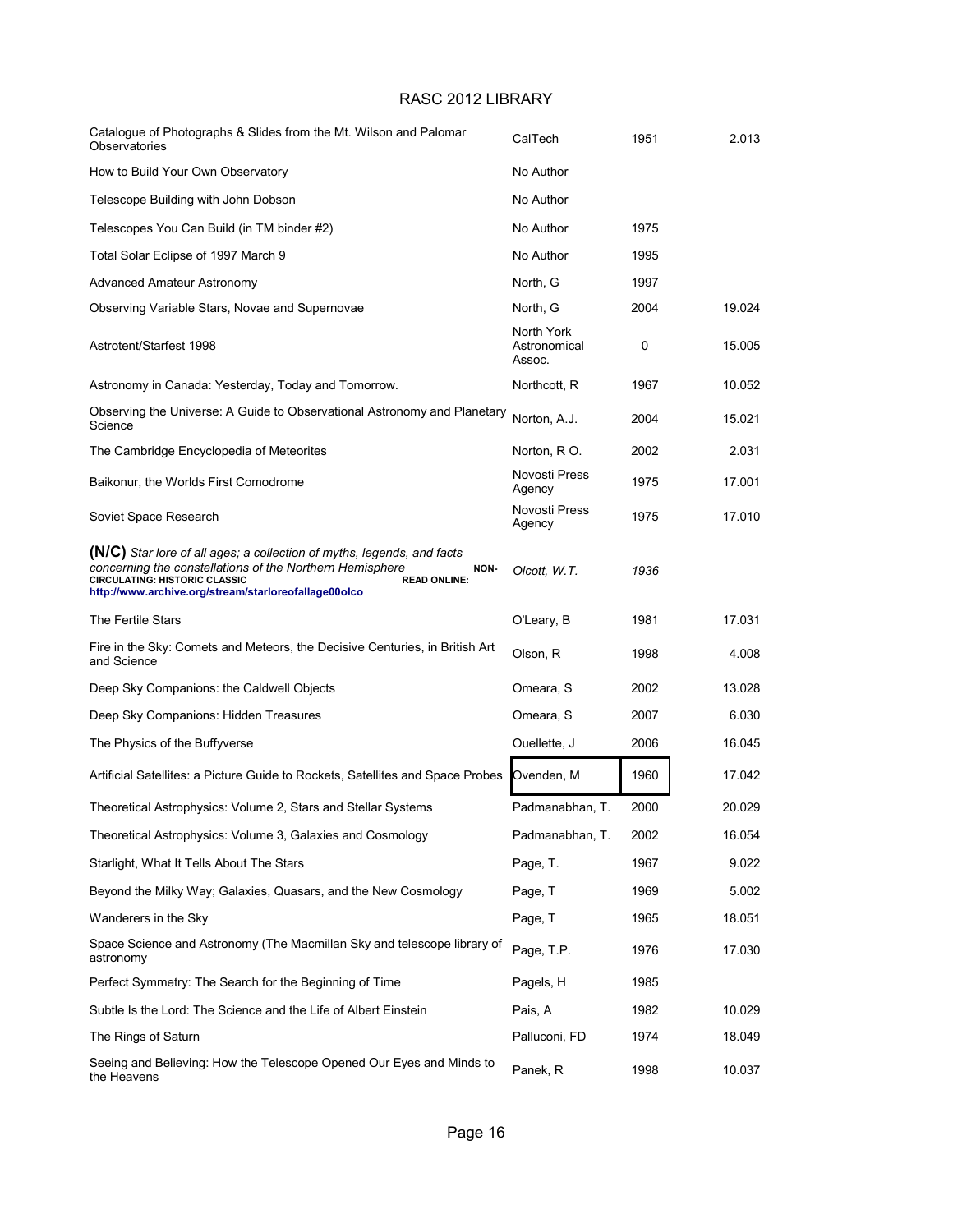| Cambridge Eclipse Photography Guide                                                                               | Pasachoff, J.         | 1993 | 15.007 |
|-------------------------------------------------------------------------------------------------------------------|-----------------------|------|--------|
| Contemporary Astronomy (Saunders Golden Sunburst Series)                                                          | Pasachoff, J.M.       | 1977 | 20.004 |
| Handbook of Astrophotography for Amateur Astronomers                                                              | Patterson, G.N.       | 1974 | 15.019 |
| Outer Space Photography for the Amateur                                                                           | Paul, H E.            | 1960 | 15.010 |
| Stars in the Making                                                                                               | Payne-Gaposchkin<br>С | 1952 | 19.009 |
| Large-Scale Structure of the Universe                                                                             | Peebles, P. J. E.     | 1980 | 5.008  |
| Planet Jupiter; The Observer's Handbook                                                                           | Peek, B               | 1958 | 18.058 |
| Leslie Peltier's Guide to the Stars                                                                               | Peltier, L            | 1986 |        |
| Starlight Nights                                                                                                  | Peltier, L C.         | 1965 | 10.027 |
| An Introduction to Radiative Transfer: Methods and Applications in<br>Astrophysics                                | Peraiah, A            | 2002 | 20.027 |
| Galaxies At High Redshift                                                                                         | Perez-Fournon         | 2003 | 6.032  |
| Visions of the Cosmos                                                                                             | Peterson, C           | 2003 | 9.044  |
| Guide to the Sun                                                                                                  | Phillips, K J.H       | 1992 | 18.010 |
| Bad Astronomy: Misconceptions and Misuses Revealed, from Astrology to<br>the Moon Landing "Hoax"                  | Plait, P              | 2002 | 9.050  |
| The Graze Observers Handbook                                                                                      | Povenmire, H          | 1979 |        |
| voyager: the story of a space mission                                                                             | Poynter, M            | 1981 | 17.013 |
| Our Cosmic Future: Humanity's Fate in the Universe                                                                | Prantzos, N           | 2000 | 5.016  |
| <b>ACTPOHOMIR (Astronomy)</b>                                                                                     | Preslak, Michael      | 1993 |        |
| Magnetic Reconnection: MHD Theory and Applications                                                                | Priest, E             | 2000 | 16.025 |
| The View From the Center of the Universe: Discovering Our Extraordinary<br>Place in the Cosmos                    | Primack, J            | 2006 | 5.049  |
| The Origins of Structure in the Universe: report to NRC-NSERC Long Range Pudritz, R<br>Planning Panel (1998/2000) |                       | 1999 | 5.044  |
| Destination Moon (Smithsonian)                                                                                    | Pyle, R               | 2005 | 18.077 |
| Astronomical Photography at the Telescope                                                                         | Rackham, T            | 1959 | 15.018 |
| (N/C) The Observer's Handbook: 1934 - 38,<br>NON-<br><b>CIRCULATING: HISTORIC CLASSIC</b>                         | R.A.S.C.              | 1934 |        |
|                                                                                                                   | R.A.S.C.              | 1907 |        |
| (N/C) RASC Journal 1910 Jan/Feb, Jul/Aug 1911 Jan/Feb, missing NON-<br><b>CIRCULATING: HISTORIC CLASSIC</b>       | R.A.S.C.              | 1910 |        |
| (N/C) RASC Journal 1913 miss Jan/Feb, Sep/Oct 1914 missing<br>NON-<br><b>CIRCULATING: HISTORIC CLASSIC</b>        | R.A.S.C.              | 1913 |        |
| (N/C) RASC Journal 1916 miss Jan-Apr 1917 miss Jan-Jun,<br>NON-<br><b>CIRCULATING: HISTORIC CLASSIC</b>           | R.A.S.C.              | 1916 |        |
| (N/C) RASC Journal 1920 Jun, Dec 1921 miss May Jun Nov<br>NON-<br><b>CIRCULATING: HISTORIC CLASSIC</b>            | R.A.S.C.              | 1920 |        |
| (N/C) RASC Journal 1923 Jan/Feb Oct Nov/Dec 1924 com<br>NON-<br><b>CIRCULATING: HISTORIC CLASSIC</b>              | R.A.S.C.              | 1923 |        |
| (N/C) RASC Journal 1927 miss Sep 1928 Jan Feb Mar 1929<br>NON-<br><b>CIRCULATING: HISTORIC CLASSIC</b>            | R.A.S.C.              | 1927 |        |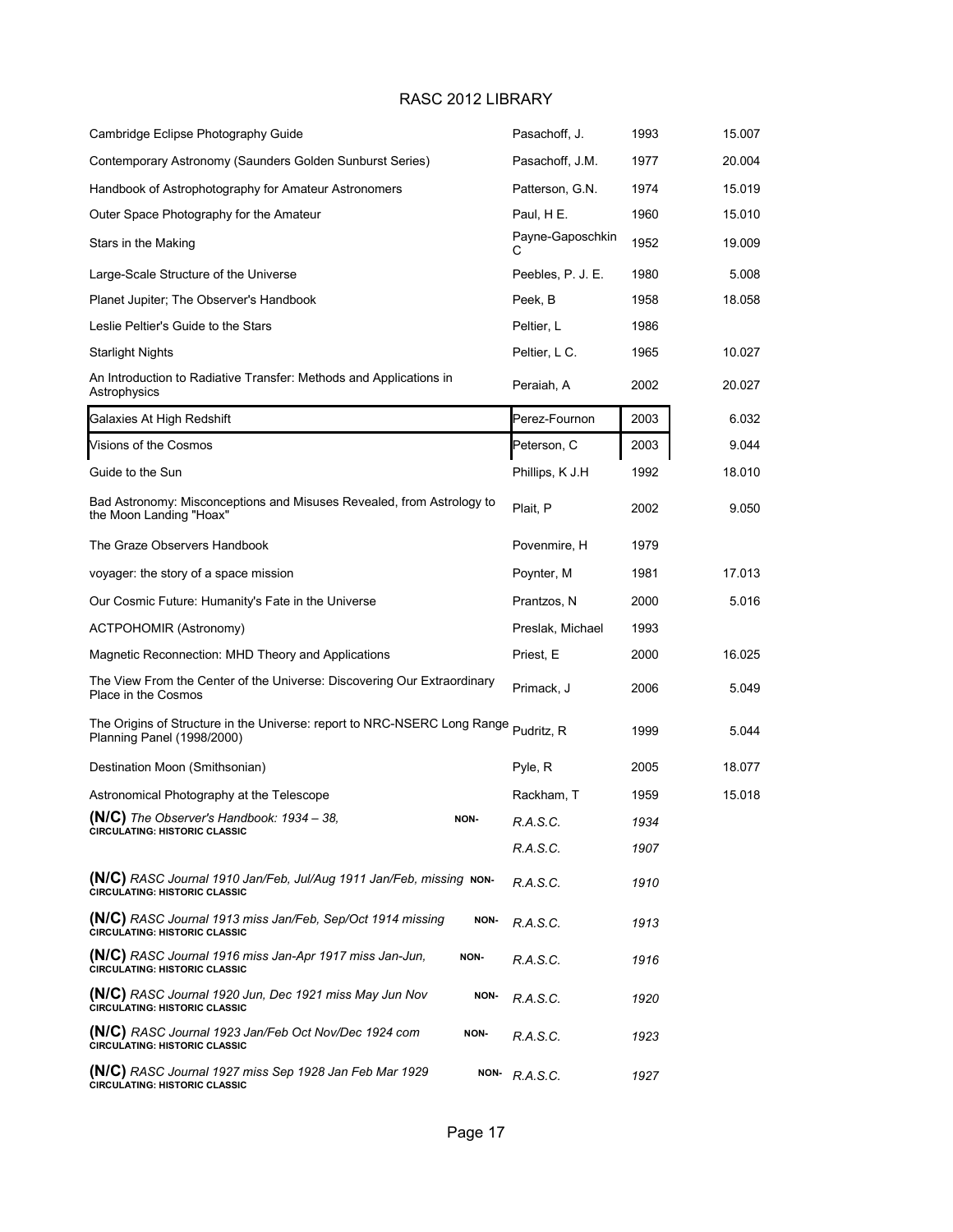| (N/C) RASC Journal 1931 miss Oct 1932-1936 comp 1937<br><b>CIRCULATING: HISTORIC CLASSIC</b>                                                                                  |      | NON-R.A.S.C.     | 1931 |        |
|-------------------------------------------------------------------------------------------------------------------------------------------------------------------------------|------|------------------|------|--------|
| (N/C) RASC Journal 1943 miss Jan 1944-1947 comp 1948-<br>CIRCULATING: HISTORIC CLASSIC                                                                                        | NON- | R.A.S.C.         | 1943 |        |
| RASC Journal 1966 #5 #6 1967 #1 supplement to #3                                                                                                                              |      | R.A.S.C.         | 1966 |        |
| (N/C) Observers Handbook 1934-1989<br>CIRCULATING: HISTORIC CLASSIC                                                                                                           | NON- | R.A.S.C.         |      | .000   |
| Archives Binder #1                                                                                                                                                            |      | R.A.S.C. - E.    | 0    | .000   |
| Archives Binder #2                                                                                                                                                            |      | R.A.S.C. - E.    | 0    | .000   |
| Stardust 1973-present                                                                                                                                                         |      | R.A.S.C. - E.    | 1974 | .000   |
| Fort Nelson BC RASC Occultation Expedition 34 slides                                                                                                                          |      | R.A.S.C. - E.    | 1993 | .000   |
| CBC interviews re Ft. Nelson Graze Expedition -audio                                                                                                                          |      | R.A.S.C. - E.    | 1993 | .000   |
| The Earlier Years of the Edmonton Centre 1932-1962                                                                                                                            |      | R.A.S.C. - E.    | 1962 | .000   |
| June 1997 Musical Presentation - Video                                                                                                                                        |      | R.A.S.C. - E.    | 1997 | .000   |
| Stardust # 1 - Binoculars & binocular objects Video                                                                                                                           |      | R.A.S.C. - E.    | 1994 | .000   |
| The Art and Science of CCD Astronomy (Patrick Moore's Practical<br><b>Astronomy Series</b>                                                                                    |      | Ratledge, D      | 1998 | 15.001 |
| Digital Astrophotography: The State of the Art (Patrick Moore's Practical<br><b>Astronomy Series)</b>                                                                         |      | Ratledge, D      | 2005 | 15.022 |
| Three Hundred and Sixty Five Starry Nights; An introduction to Astronomy<br>for every night of the year                                                                       |      | Raymo, C         | 1982 |        |
| Halley's comet!                                                                                                                                                               |      | Reddy, F         | 1985 | 4.018  |
| Calendrical Tabulations 1900-2200                                                                                                                                             |      | Reingold, E      | 2002 | 20.030 |
| Know The Stars                                                                                                                                                                |      | Rey, H. A.       | 1980 | 3.006  |
| <b>Find The Constellations</b>                                                                                                                                                |      | Rey, H A         | 2008 |        |
| Astronomy in Action                                                                                                                                                           |      | Richardson, R S. | 1962 | 9.009  |
| Getting Acquainted With Comets                                                                                                                                                |      | Richardson, R S. | 1967 | 4.004  |
| (N/C) Norton's Star Atlas<br>CIRCULATING: HISTORIC CLASSIC<br><b>READ ONLINE:</b><br>http://www.archive.org/stream/cu31924012306068                                           | NON- | Ridpath, I       | 1937 |        |
| Norton's Star Atlas & Reference 20 <sup>th</sup> edition                                                                                                                      |      | Ridpath, I       | 2004 | 13.032 |
| The Monthly Sky Guide                                                                                                                                                         |      | Ridpath, I       | 2003 | 13.029 |
| Detection of Light: From the Ultraviolet to the Submillimeter                                                                                                                 |      | Rieke, G         | 2002 | 20.031 |
| The Nature of Compact Objects in Active Galactic Nuclei: Proceedings of<br>the 33rd Herstmonceux Conference, held in Cambridge, July 6-22, 1992                               |      | Robinson, A.     | 1994 | 16.014 |
| Globular Clusters (Cambridge Contemporary Astrophysics)                                                                                                                       |      | Roger, M         | 1999 | 6.014  |
| The Pulsation Theory of Variable Stars                                                                                                                                        |      | Rosseland, S     | 1964 | 19.006 |
| <b>(N/C)</b> Advanced Dynamics of a System of Rigid Bodies<br>CIRCULATING: HISTORIC CLASSIC<br><b>READ ONLINE:</b><br>http://www.archive.org/stream/advancedpartatr03routgoog | NON- | Routh, E J.      | 1860 |        |
| Larousse Encyclopedia of Astronomy                                                                                                                                            |      | Rudaux, L.       | 1959 |        |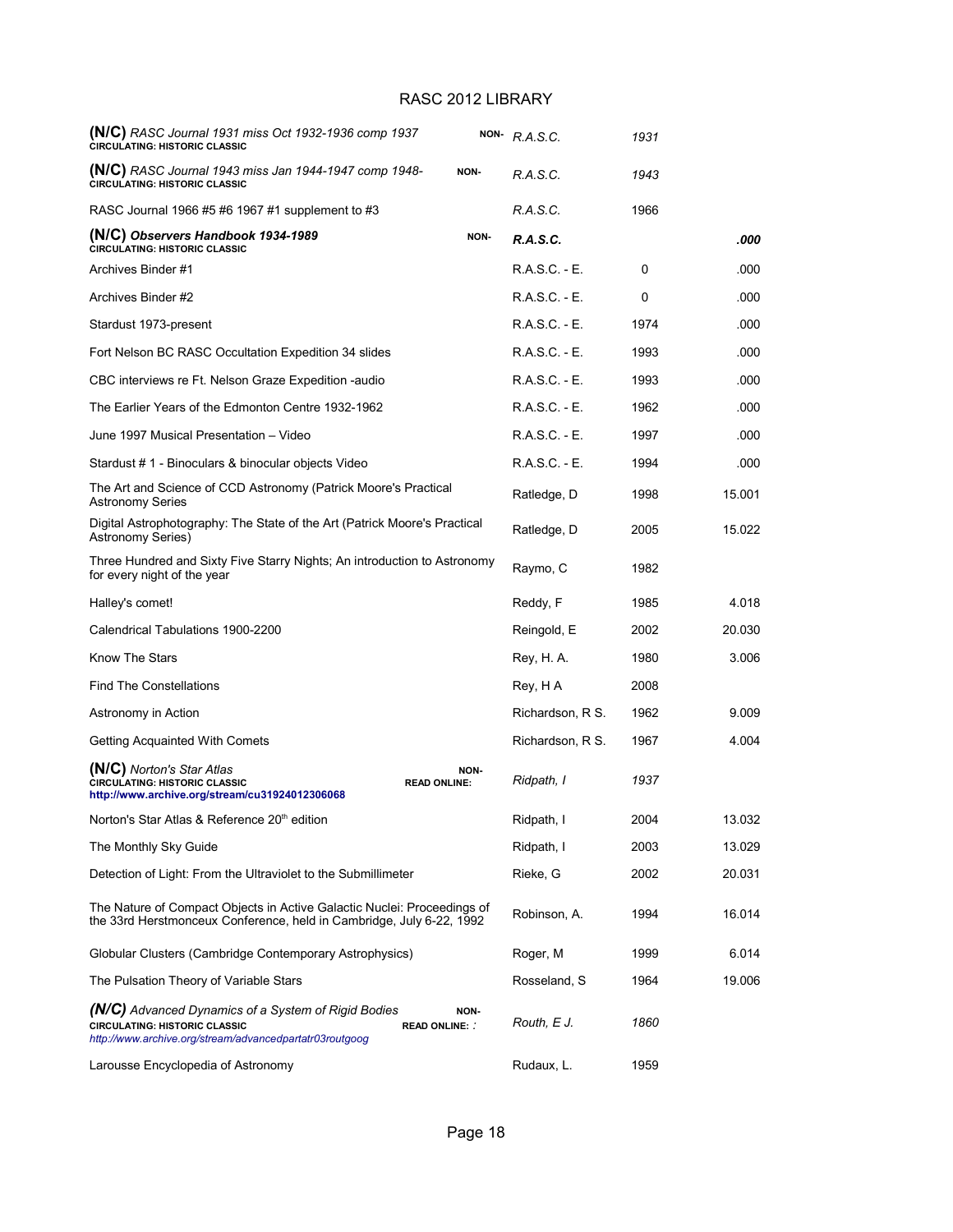| (N/C) Moon, Mars and Venus: A Concise Guide in Colour<br>CIRCULATING: REPLACEMENT COST               | NON- | Rukl, A.              | 1978 | 18.012 |
|------------------------------------------------------------------------------------------------------|------|-----------------------|------|--------|
| Amateur Astronomer                                                                                   |      | Rukl, A               | 1979 | 9.001  |
| (N/C) Atlas of the Moon<br><b>CIRCULATING: REPLACEMENT COST</b>                                      | NON- | Rukl, A               | 1990 | 14.001 |
| An Elementary Survey of Celestial Mechanics                                                          |      | Ryabov, Y.            | 1961 | 9.012  |
| Journey to the Planets                                                                               |      | Ryan, P               | 1972 | 18.047 |
| Cosmos                                                                                               |      | Sagan, C              | 1980 | 9.042  |
| Pale Blue Dot: A Vision of the Human Future in Space                                                 |      | Sagan, C              | 1994 | 17.016 |
| Z1543 Graze Occultation Expedition Interview                                                         |      | Sampson, R            | 1993 |        |
| <b>(N/C)</b> Carnegie Atlas of Galaxies, The - Vol. II<br><b>CIRCULATION: REPLACEMENT COST</b>       | NON- | Sandage, A            | 1994 | 2.012  |
| Observing the Constellations: An A-Z Guide for the Amateur Astronomer                                |      | Sanford, J            | 1989 | 13.037 |
| The Distribution of the Galaxies Gravitational Clustering in Coismology                              |      | Saslaw, W             | 2000 | 20.026 |
| I Can Read About Planets                                                                             |      | Schecter, D           | 1996 | 3.001  |
| Evolving cosmos                                                                                      |      | Schilling, G          | 2005 | 5.038  |
| Solar and Stellar Magnetic Activity                                                                  |      | Schryver, C           | 2000 | 19.013 |
| <b>(N/C)</b> Structure and Evolution of the Stars<br><b>CIRCULATING: REPLACEMENT COST</b>            | NON- | Schwarschild, M       | 1958 | 16.040 |
| The Physical Foundations of General Relativity                                                       |      | Sciama, D.W.          | 1969 | 16.016 |
| Cosmology +1                                                                                         |      | Scientific American   | 1977 | 5.022  |
| Comets: Vagabonds of Space                                                                           |      | Seargent, D A. J.     | 1982 | 4.014  |
| The Origin of Chondrules and Chondrites                                                              |      | Sears, D              | 2004 | 18.066 |
| Binocular Highlights: 99 Celestial Sights for Binocular Users                                        |      | Seronik, G            | 2006 | 13.033 |
| Choosing, Using and Repairing Binoculars                                                             |      | Seyfried, J. W.       | 1995 | 7.008  |
| Galaxies                                                                                             |      | Shapley, H            | 1972 | 6.020  |
| Get A Life                                                                                           |      | Shatner, W            | 1999 |        |
| A Complete Manual of Amateur Astronomy: Tools and Techniques for<br><b>Astronomical Observations</b> |      | Sherrod, P.C.         | 1981 |        |
| Restless Universe: Introduction to Astronomy                                                         |      | Shipman, H L.         | 1978 | 20.011 |
| Intelligent Life in the Universe                                                                     |      | Shkerskii, I.S.       | 1966 | 8.004  |
| Stars: Their Birth, Life, and Death                                                                  |      | Shklovski, L          | 1978 | 19.026 |
| Cosmic Company: The Search for Life in the Universe                                                  |      | Shostak, S            | 2003 | 8.012  |
| Amateur Astronomer's Handbook                                                                        |      | Sidgwick              | 1980 | 7.032  |
| Apollo's Fire: A Day on Earth in Nature and Imagination                                              |      | Sims, M               | 2007 | 9.065  |
| Great Ideas and Theories of Modern Cosmology                                                         |      | Singh, J              | 1970 | 5.030  |
| (N/C) The Sky, Vol. 1 1936-37<br><b>CIRCULATING: HISTORIC CLASSIC</b>                                | NON- | <b>Sky Publishing</b> | 1936 | .000   |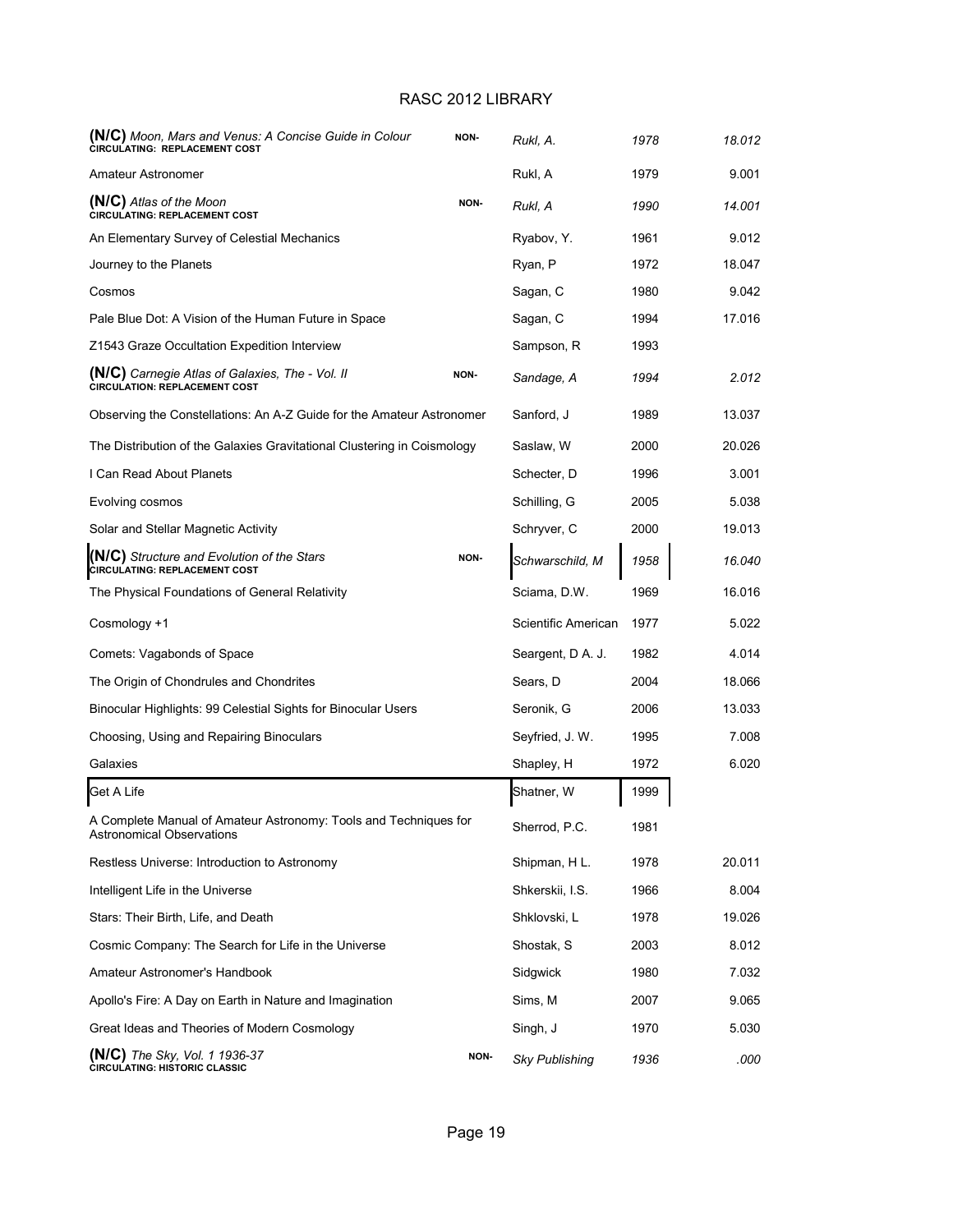| $(N/C)$ The Sky, Vol. 2 1938<br><b>CIRCULATING: HISTORIC CLASSIC</b>                                                                                                         | NON- | Sky Publishing        | 1938 | .000   |
|------------------------------------------------------------------------------------------------------------------------------------------------------------------------------|------|-----------------------|------|--------|
| $(N/C)$ The Sky, Vol. 3 1939<br><b>CIRCULATING: HISTORIC CLASSIC</b>                                                                                                         | NON- | <b>Sky Publishing</b> | 1939 | .000   |
| $(N/C)$ The Sky Vol. 4 1940-41<br><b>CIRCULATING: HISTORIC CLASSIC</b>                                                                                                       | NON- | Sky Publishing        | 1940 | .000   |
| Sky and Tel 1967-missing Jan Mar July, 1968 have                                                                                                                             |      | Sky Publishing        | 1967 | .000   |
| Sky and Tel Bound #10 July '60-Dec '61                                                                                                                                       |      | Sky Publishing        | 1960 | .000   |
| Sky and Tel Bound #11 Jan '62-June '63                                                                                                                                       |      | Sky Publishing        | 1962 | .000   |
| Sky and Tel Bound #13 1965                                                                                                                                                   |      | Sky Publishing        | 1965 | .000   |
| Sky and Tel Bound #14 1966                                                                                                                                                   |      | Sky Publishing        | 1966 | .000   |
| Sky and Tel Bound #2 1944, 1945, 1946                                                                                                                                        |      | Sky Publishing        | 1944 | .000   |
| Sky and Tel Bound #3 Jan. 47-June 49                                                                                                                                         |      | Sky Publishing        | 1947 | .000   |
| Sky and Tel Bound #5 Jan '52-June '54                                                                                                                                        |      | Sky Publishing        | 1952 | .000   |
| Sky and Tel Bound #7 Jan '56-June '57                                                                                                                                        |      | Sky Publishing        | 1956 | .000   |
| Sky and Tel Bound #8 July '57-Dec '58                                                                                                                                        |      | Sky Publishing        | 1957 | .000   |
| Sky and Tel Bound #9 Jan '59-June '60                                                                                                                                        |      | Sky Publishing        | 1959 | .000   |
| Sky and Tel 1970-have Oct Nov Dec, 1971 missing                                                                                                                              |      | Sky Publishing        | 1970 | .000   |
| Sky and Tel 1973-missing Feb March Sept Nov,                                                                                                                                 |      | Sky Publishing        | 1973 | .000   |
| Sky and Tel 1975-82 complete                                                                                                                                                 |      | Sky Publishing        | 1975 | .000   |
| Sky and Tel 1983-have Sept Dec, 1984-missing Nov                                                                                                                             |      | Sky Publishing        | 1983 | .000   |
| Sky and Tel 1986-missing Jan Aug, 1987-missing                                                                                                                               |      | Sky Publishing        | 1986 | .000   |
| Sky and Tel Bound #12 July '63-Dec '64                                                                                                                                       |      | Sky Publishing        | 1963 | .000   |
| Sky and Tel Bound #4 July '49-Dec '51                                                                                                                                        |      | Sky Publishing        | 1949 | .000   |
| Sky and Tel Bound #6 July '54-Dec '55                                                                                                                                        |      | Sky Publishing        | 1954 | .000   |
| Sky and Telescope Bound #1 1941, 1942, 1943                                                                                                                                  |      | Sky Publishing        | 1941 | .000   |
| A Photographic Study of the Brighter Planets                                                                                                                                 |      | Slipher, E.C.         | 1964 |        |
| The photographic story of Mars                                                                                                                                               |      | Slipher, E C.         | 1962 |        |
| Some Famous Stars                                                                                                                                                            |      | Smart, W.M.           | 1950 | 19.008 |
| (N/C) Radio astronomy (Pelican books)<br><b>CIRCULATING: REPLACEMENT COST</b><br><b>READ ONLINE:</b><br>http://www.archive.org/stream/RadioAstronomy_50/Smith-RadioAstronomy | NON- | Smith, F. G           | 1960 | 9.020  |
| LIFE BEYOND EARTH - The Search for Intelligent Life Elsewhere in Our<br>Universe and The Impact of Making Contact                                                            |      | Smith, M S.           | 1978 | 8.007  |
| The Space Telescope                                                                                                                                                          |      | Smith, R              | 1989 | 10.051 |
| Smithsonian A. W. Star Catalog, Part 1                                                                                                                                       |      | Smithsonian           | 1966 | 2.020  |
| Smithsonian A. W. Star Catalog, Part 2                                                                                                                                       |      | Smithsonian           | 1966 | 2.021  |
| Smithsonian A. W. Star Catalog, Part 3                                                                                                                                       |      | Smithsonian           | 1966 | 2.022  |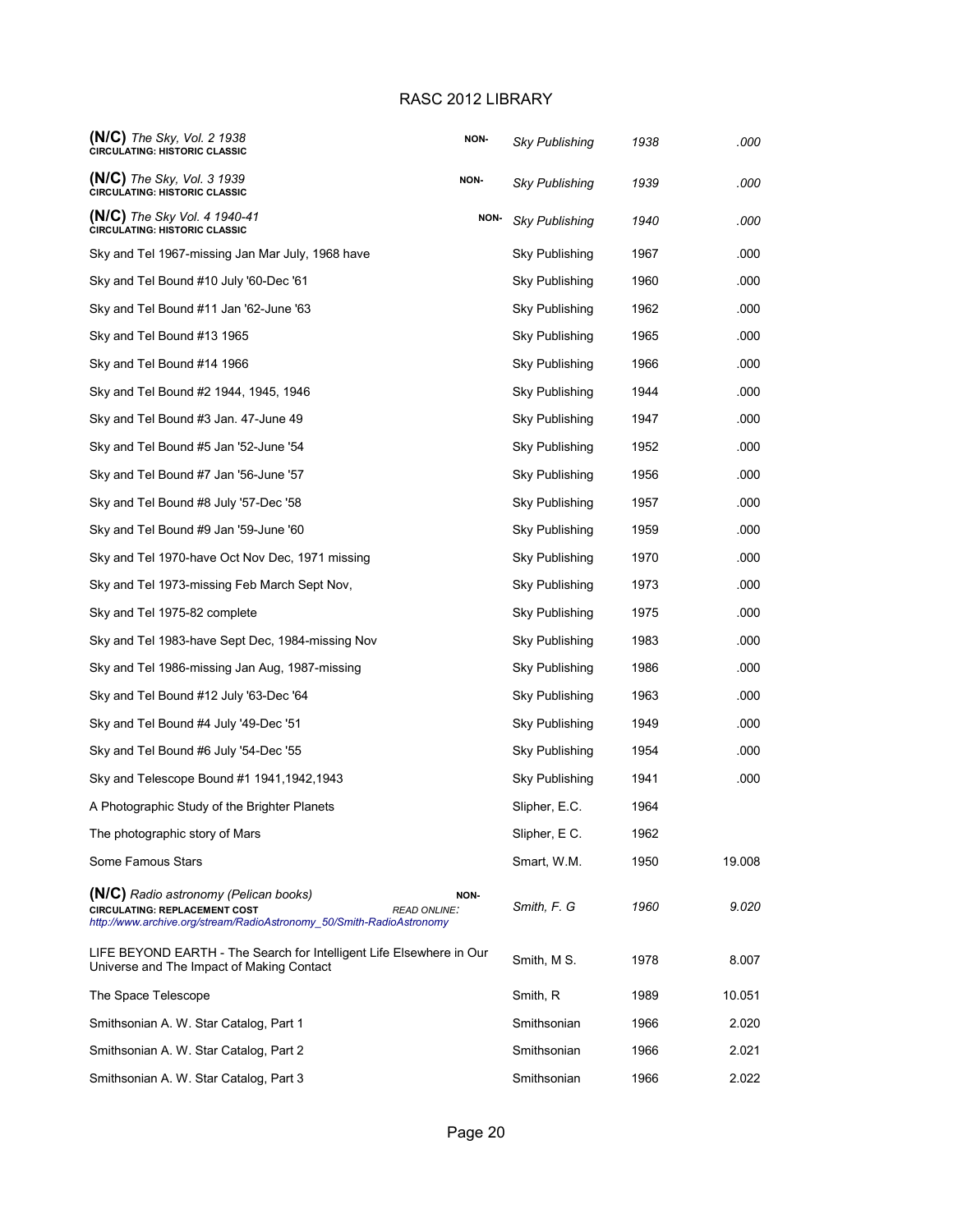| Smithsonian A. W. Star Catalog, Part 4                                                                                                                                              | Smithsonian      | 1966 | 2.023  |
|-------------------------------------------------------------------------------------------------------------------------------------------------------------------------------------|------------------|------|--------|
| Fire of Life: The Smithsonian Book of the Sun                                                                                                                                       | Smithsonian      | 1981 | 18.007 |
| Galaxies in the Universe: An Introduction                                                                                                                                           | Sparke, L S      | 2000 | 6.018  |
| Travellers Guide to the Solar System                                                                                                                                                | Sparrow, G       | 2006 | 18.078 |
| The Universe Revealted                                                                                                                                                              | Spence, P        | 1999 | 16.021 |
| The Great Comet Crash: The Collision of Comet Shoemaker-Levy 9 and<br>Jupiter                                                                                                       | Spencer, J.R.    | 1995 | 4.005  |
| <b>(N/C)</b> The Pinpoint Planetarium<br>NON-CIRCULATING: HISTORIC CLASSIC                                                                                                          | Spitz, A         | 1940 |        |
| The Geology of Multi-Ring Impact Basins                                                                                                                                             | Spudis, I        | 1993 | 18.009 |
| The Once and Future Moon                                                                                                                                                            | Spudis, P        | 1996 | 18.032 |
| CETI - communication with extra-terrestrial intelligence                                                                                                                            | Stoneley, J      | 1976 | 8.001  |
| Is Anyone Out There                                                                                                                                                                 | Stoneley, J      | 1974 | 8.006  |
| Mysteries of Time and Space                                                                                                                                                         | Steiger, B       | 1997 | 8.010  |
| The Universe Unveiled: Instruments And Images Through History                                                                                                                       | Stephenson, B    | 2000 | 10.038 |
| Our universe: the thrill of extragalactic exploration as told by leading experts Stern, A                                                                                           |                  | 2001 | 5.018  |
| Worlds Beyond                                                                                                                                                                       | Stern, A         | 2002 | 18.043 |
| Sunspots and Their Effects                                                                                                                                                          | Stetson, H.T.    | 1937 |        |
| Easy-to-Make Wooden Sundials (Dover Woodworking)                                                                                                                                    | Stoneman, M      | 1982 | 7.028  |
| Greenwich Guide to Stargazing (Greenwich Guides to Astronomy)                                                                                                                       | Stott, C         | 1989 | 13.013 |
| Starfinder                                                                                                                                                                          | Stott, C         | 2007 | 13.038 |
| (N/C) Astronomical Physics<br>NON-<br><b>CIRCULATING: HISTORIC CLASSIC</b><br><b>READ ONLINE:</b><br>http://www.archive.org/stream/AstronomicalPhysics/Stratton-AstronomicalPhysics | Stratton, F.J.M. | 1925 |        |
| <b>Elementary Astronomy</b>                                                                                                                                                         | Struve, O.       | 1959 |        |
| CCD Astrophotography: High-Quality Imaging from the Suburbs                                                                                                                         | Stuart, A        | 2006 | 15.023 |
| Star Testing Astronomical Telescopes: A Manual for Optical Evaluation and<br>Adjustment                                                                                             | Suiter, H        | 1994 | 7.019  |
| We Are Not Alone - The Search For Intelligent Life On Other Worlds                                                                                                                  | Sullivan, W      | 1964 | 8.009  |
| The Chilling Stars: A Cosmic View of Climate Change                                                                                                                                 | Svensmark, H     | 2007 | 16.050 |
| Radiation Transfer and Stellar Atmospheres                                                                                                                                          | Swihart, TL.     | 1981 | 16.018 |
| The Other Side of the Moon                                                                                                                                                          | Sykes, J.B.      | 1960 | 17.007 |
| <b>Computational Spherical Astronomy</b>                                                                                                                                            | Taff, L.G.       | 1985 | 20.003 |
| Stellar Rotation (Cambridge Astrophysics)                                                                                                                                           | Tassoul, J-L     | 2000 | 19.014 |
| Science with the Square Kilometre Array                                                                                                                                             | Taylor, A.R.     | 1999 | 6.029  |
| Black Holes: The End of the Universe?                                                                                                                                               | Taylor, J        | 1973 | 19.018 |
| Observing the Sun (Practical Astronomy Handbooks                                                                                                                                    | Taylor, P        | 2008 | 18.025 |
| Destiny or Chance: Our Solar System and its Place in the Cosmos                                                                                                                     | Taylor, SR       | 1998 | 5.024  |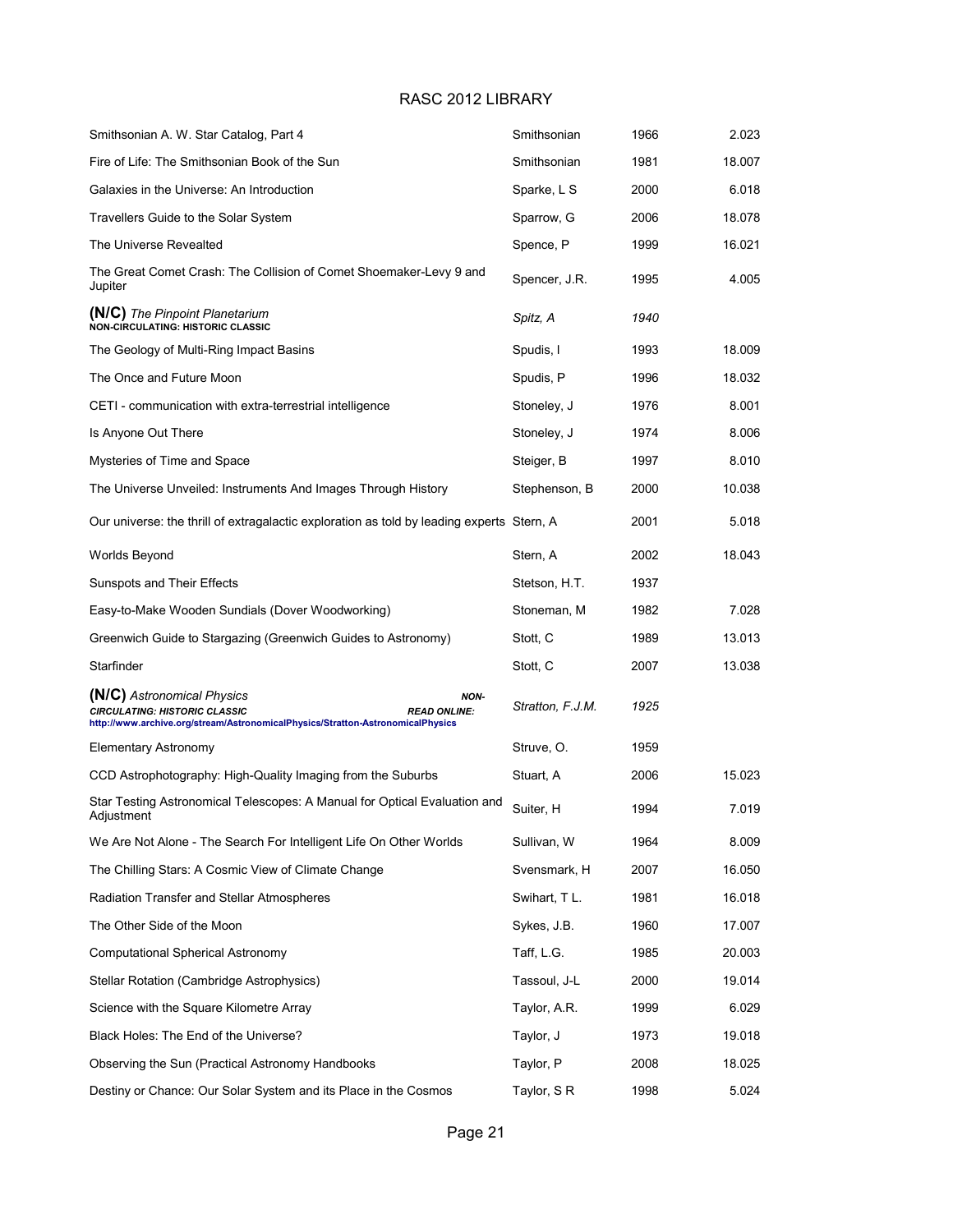| How to Make a Telescope                                                                                                                                                                                      | Texereau, J                        | 1984 | 7.015  |
|--------------------------------------------------------------------------------------------------------------------------------------------------------------------------------------------------------------|------------------------------------|------|--------|
| And There Was Light: The Discovery of the Universe                                                                                                                                                           | Thiel, R                           | 1957 | 10.001 |
| (N/C) The Ideas of Einstein's Theory The Theory of Relativity in Simple<br>Language<br><b>NON-CIRCULATING</b><br>- HISTORIC CLASSIC<br><b>READ ONLINE:</b><br>http://www.archive.org/stream/cu31924031277464 | Thirring, J.H.                     | 1921 |        |
| (N/C) Supernova Search Charts and Handbook Pack/Set ICL<br>NON-<br><b>CIRCULATING: REPLACEMENT COST</b>                                                                                                      | Thompson, G.D.                     | 1989 | 14.005 |
| Black Holes and Time Warps: Einstein's Outrageous Legacy                                                                                                                                                     | Thorne, K S.                       | 1994 | 16.002 |
| The Visible Universe (Voyage Through the Universe)                                                                                                                                                           | Time-Life Books                    | 1969 | 9.026  |
| The Third Planet (Voyage Through the Universe)                                                                                                                                                               | Time-Life Books                    | 1991 | 9.028  |
| Stars (Voyage Through the Universe)                                                                                                                                                                          | Time-Life Books                    | 1992 | 9.029  |
| Galaxies (Voyage Through the Universe Series)                                                                                                                                                                | Time-Life Books                    | 1988 | 9.030  |
| The Cosmos (Voyage Through the Universe)                                                                                                                                                                     | Time-Life Books                    | 1989 | 9.031  |
| Frontiers of Time (Voyage Through the Universe)                                                                                                                                                              | Time-Life Books                    | 1991 | 9.032  |
| Life Search (Voyage Through the Universe)                                                                                                                                                                    | Time-Life Books                    | 1989 | 9.033  |
| Uranometria 2000.0 Volume 1 - The Northern Hemisphere to Minus 6<br>Degrees                                                                                                                                  | Tirion                             | 1987 | 14.006 |
| Uranometria 2000.0, Vol. 2: The Southern Hemisphere to Plus 6 Degrees                                                                                                                                        | Tirion                             | 1987 | 14.007 |
| The Cambridge Star Atlas                                                                                                                                                                                     | Tirion, W                          | 2001 | 2.029  |
| Larousse Encyclopedia of Astronomy                                                                                                                                                                           | Tirion, W                          | 1982 | 2.025  |
| (N/C) Examples of Analytical Geometry of Three Dimensions<br>NON-<br><b>CIRCULATING: HISTORIC CLASSIC</b><br><b>READ ONLINE:</b><br>http://www.archive.org/stream/examplesanalyti00todhgoog                  | Todhunter, I.                      | 1858 |        |
| Out of Darkness: The Planet Pluto                                                                                                                                                                            | Tombaugh, C W.                     | 1980 | 18.016 |
| Introduction to Spectropolarimetry                                                                                                                                                                           | Toro Inesta, J.C.                  | 2003 | 16.037 |
| Nicolaus Copernicus 1473 - 1973                                                                                                                                                                              | <b>Torun Scientific</b><br>Society | 1972 | 1-.020 |
| Astronomy and Telescopes: A Beginner's Handbook                                                                                                                                                              | Traister, R J.                     | 1983 | 7.035  |
| From Atoms to Quarks                                                                                                                                                                                         | Trefil, J S.                       | 1980 | 16.009 |
| The Secret Melody: And Man Created the Universe                                                                                                                                                              | Trinh, XT                          | 1995 | 5.035  |
| Telescope Control                                                                                                                                                                                            | Trueblood, M                       | 1997 | 7.021  |
| Astrophysical Spectropolarimetry                                                                                                                                                                             | Trujillo-Bueno                     | 2002 | 20.023 |
| The Moonlandings: An Eyewitness Account                                                                                                                                                                      | Turnill, R                         | 2002 | 17.015 |
| Prism and Lens Making, Second Edition: A Textbook for Optical<br>Glassworkers (Series in Optics and Optoelectronics)                                                                                         | Twyman, F.                         | 1988 | 7.018  |
| Origins: Fourteen Billion Years of Cosmic Evolution                                                                                                                                                          | Tyson, N                           | 2004 | 5.045  |
| Death by Black Hole and other Cosmic Quandaries                                                                                                                                                              | Tyson, N                           | 2007 | 5.051  |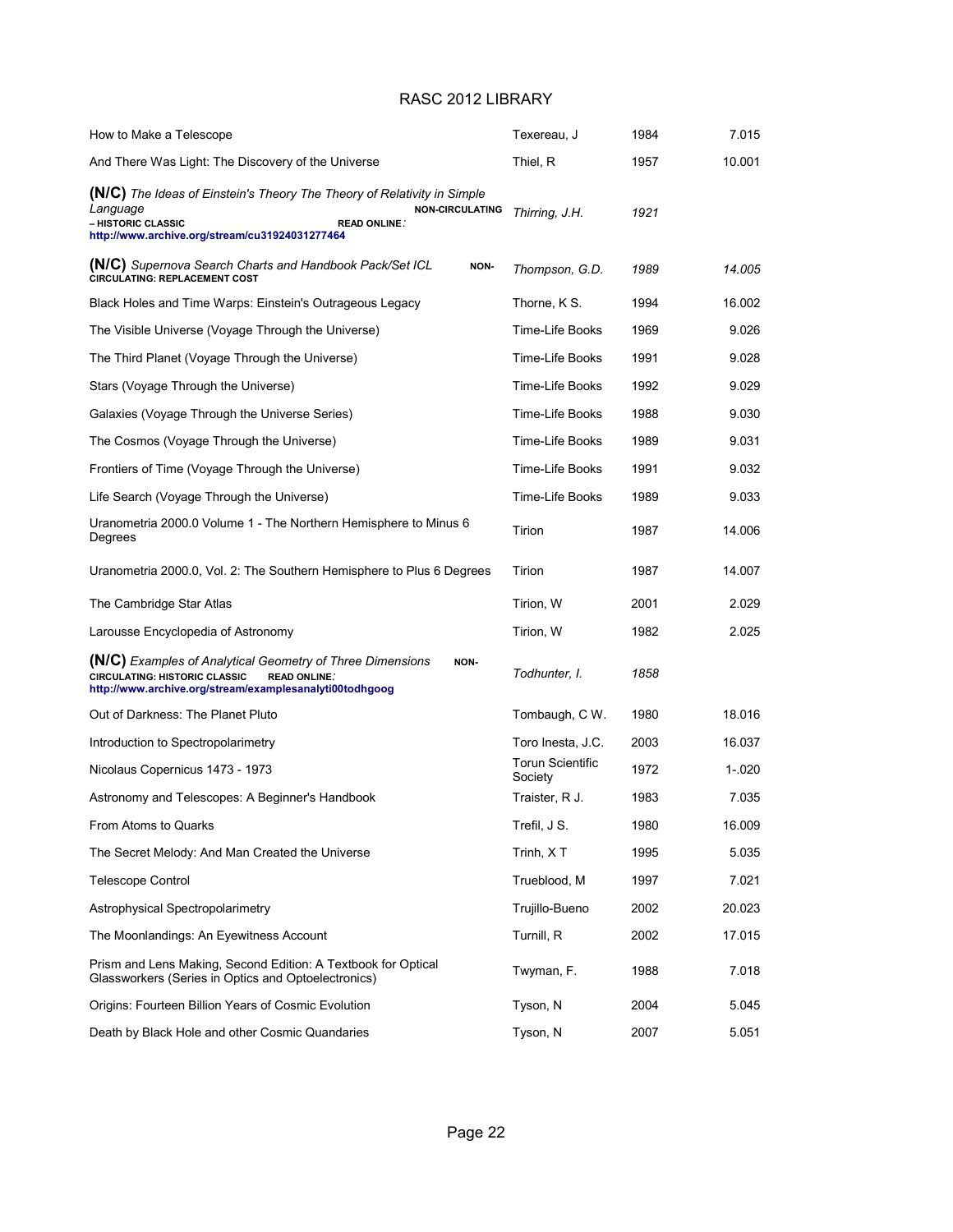| (N/C) Useful Tables from the American Practical Navigator No. 9: Part II                                                                                                              |                                                |                       | US Hydrographic        |      |        |
|---------------------------------------------------------------------------------------------------------------------------------------------------------------------------------------|------------------------------------------------|-----------------------|------------------------|------|--------|
| <b>HISTORIC CLASSIC</b><br>http://www.archive.org/stream/usefultablesfrom40bowd                                                                                                       | <b>NON-CIRCULATING:</b><br><b>READ ONLINE:</b> | Office                |                        | 1940 |        |
| (N/C) Astronomy for the Millions<br><b>CIRCULATING: HISTORIC CLASSIC</b>                                                                                                              | NON-                                           |                       | van den Bergh, G.      | 1937 |        |
| The Galaxies of the Local Group (Cambridge Astrophysics)                                                                                                                              |                                                |                       | Van den Bergh, S       | 2000 | 6.016  |
| Atlas of Deep-Sky Splendors                                                                                                                                                           |                                                |                       | Vehrenberg, H          | 1988 | 2.003  |
| The Cambridge Encyclopedia of Space: Missions, Applications and<br>Exploration                                                                                                        |                                                | Verger, F             |                        | 2003 | 17.028 |
| Deep Space CCD Atlas: North                                                                                                                                                           |                                                | Vickers, J C.         |                        | 1994 | 2.015  |
| Many Worlds in One: The Search for Other Universes                                                                                                                                    |                                                | Vilenkin, A           |                        | 2006 | 5.050  |
| Astronomy Before the Telescope Pb                                                                                                                                                     |                                                | Walker, C             |                        | 1996 | 10.002 |
| Gemini - Twin 8 Metre Telescopes                                                                                                                                                      |                                                | Walker, G             |                        |      |        |
| Planetary pages: 300+ planetary nebulae for an eight inch telescope                                                                                                                   |                                                | Wallace, K            |                        | 1997 | 13.021 |
| The Dish (DVD)                                                                                                                                                                        |                                                |                       | <b>Warner Brothers</b> | 2001 | 10.054 |
| The Right Stuff (DVD)                                                                                                                                                                 |                                                |                       | <b>Warner Brothers</b> | 1983 | 17.038 |
| Blue Planet (video)                                                                                                                                                                   |                                                |                       | <b>Warner Brothers</b> | 1990 | 18.053 |
| <b>(N/C)</b> A Hundred Years of Astronomy<br><b>CIRCULATING: HISTORIC CLASSIC</b>                                                                                                     | NON-                                           |                       | Waterfield, R L.       | 1938 | 9.081  |
| (N/C) Between the Planets<br><b>CIRCULATING: HISTORIC CLASSIC</b>                                                                                                                     |                                                | NON-<br>Watson, F.G.  |                        | 1945 |        |
| Webb Society Quarterly Journal                                                                                                                                                        |                                                |                       | Webb Society           | 0    | 13.018 |
| <b>Elementary Modern Physics</b>                                                                                                                                                      |                                                |                       | Weidner, R.T.          | 1973 | 16.008 |
| <b>(N/C)</b> Earth, Moon And Planets: The Harvard Books on Astronomy<br><b>CIRCULATING: HISTORIC CLASSIC</b><br>http://www.archive.org/stream/earthmoonandplan033224mbp               | <b>READ ONLINE:</b>                            | NON-<br>Whipple, F.L. |                        | 1944 | 18.092 |
| <b>(N/C)</b> Earth, Moon and Planets: The Harvard Books on Astronomy (FIRST<br><b>EDITION</b> )<br><b>HISTORIC CLASSIC</b><br>http://www.archive.org/stream/earthmoonandplan033224mbp | <b>NON-CIRCULATING:</b><br><b>READ ONLINE:</b> | Whipple, F.L.         |                        | 1941 | 18.050 |
| Stephen Hawking - A Life in Science                                                                                                                                                   |                                                | White, M              |                        | 1992 | 10.053 |
| Skyways: Astronomy Handbook for Teachers                                                                                                                                              |                                                |                       | Whitehorne, ML         | 2003 | 20.033 |
| Whitney's Starfinder (fifth Ed.)                                                                                                                                                      |                                                |                       | Whitney, C A.          | 1989 | 13.019 |
| The Planet Pluto                                                                                                                                                                      |                                                | Whyte, A. J.          |                        | 1980 | 18.017 |
| The Meteorites of Alberta                                                                                                                                                             |                                                | Whyte, A              |                        | 2009 | 18.084 |
| Comets (Space Science Series)                                                                                                                                                         |                                                |                       | Wilkening, L L.        | 1983 | 4.003  |
| The Cambridge Dictionary of Space Technology                                                                                                                                          |                                                |                       | Williamson, M          | 2001 | 9.035  |
| Space Shuttle Story                                                                                                                                                                   |                                                | Wilson, A             |                        | 1986 | 17.011 |
| Moonrush: Improving Life on Earth with the Moon's Resources: Apogee<br>Books Space Series 43                                                                                          |                                                | Wingo, D              |                        | 2004 | 18.070 |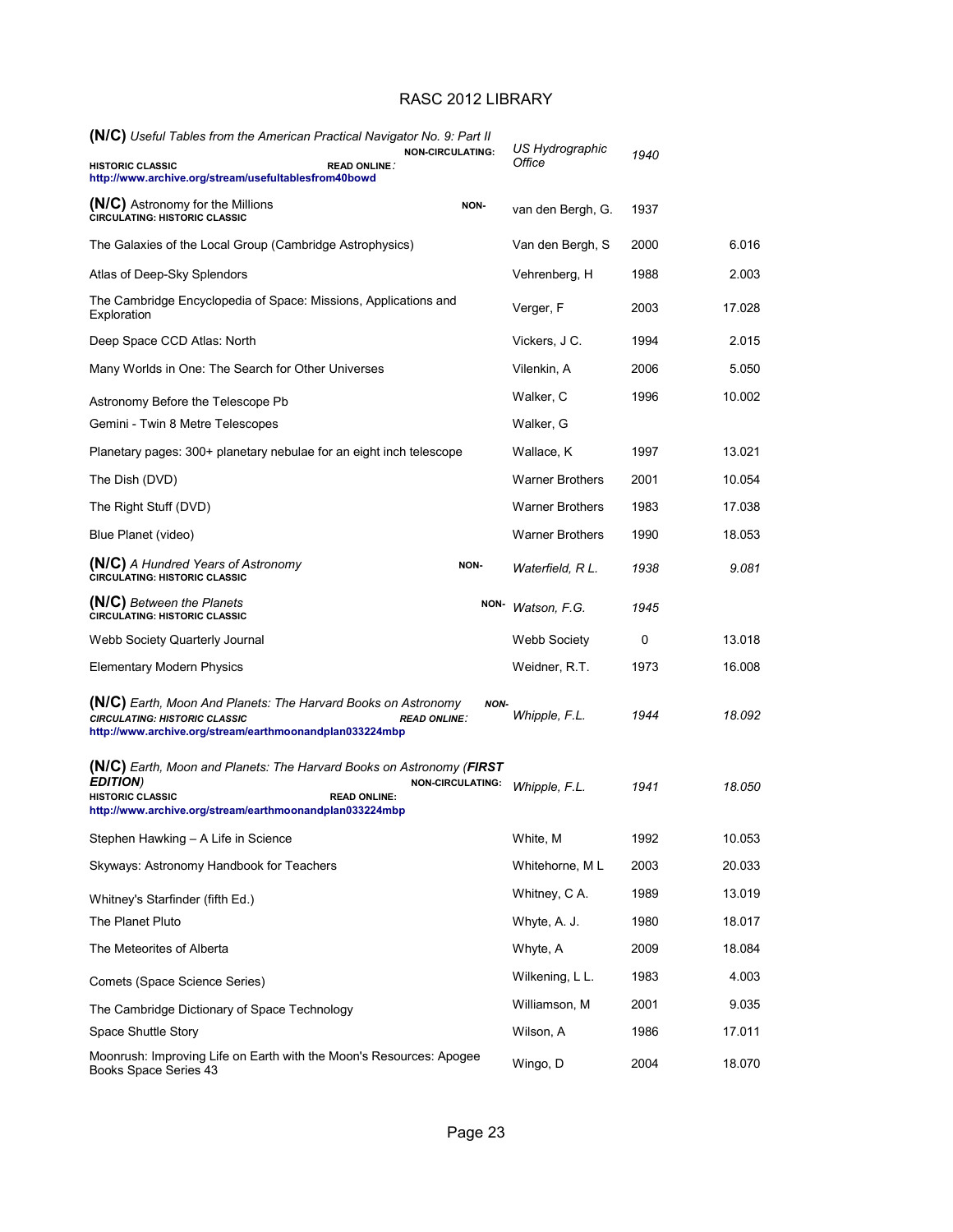| Cambridge Handbook of Physics Formulas                                                                                                                                                                                                                           | Woan, G                 | 2000 | 16.026 |
|------------------------------------------------------------------------------------------------------------------------------------------------------------------------------------------------------------------------------------------------------------------|-------------------------|------|--------|
| The Distribution and Motion of Interstellar Matter in Galaxies                                                                                                                                                                                                   | Woltjer, L              | 1962 | 6.021  |
| The Solar System                                                                                                                                                                                                                                                 | Wood, J                 | 1979 | 18.054 |
| Women Astronauts: Apogee Books Space Series 25                                                                                                                                                                                                                   | Woodmansee, L           | 2002 | 10.063 |
| Colour Atlas of Galaxies, The                                                                                                                                                                                                                                    | Wray, JD.               | 1988 | 2.014  |
| The Atlas of the Solar System                                                                                                                                                                                                                                    | Yenne, B                | 1987 | 2.005  |
| The Exploration of the Universe, Part One, Vol I                                                                                                                                                                                                                 | Young, L B              | 1961 | 10.009 |
| (N/C) Life in the stars;: An exposition of the view that on some planets of<br>some stars exist beings higher than ourselves, and on one a world-leader,<br>the supreme  the eternal spirit which animates the whole<br><b>NON-CIRCULATING: HISTORIC CLASSIC</b> | Younghusband, F         | 1927 |        |
| Rocket Science: Rocket Science in the Second Millennium                                                                                                                                                                                                          | Zachringer, A           | 2004 | 9.051  |
| Astrophysics of the Sun                                                                                                                                                                                                                                          | Zirin, H                | 1988 | 18.024 |
| <b>DUPLICATES</b>                                                                                                                                                                                                                                                |                         |      |        |
| Star Names, Their Lore and Meaning (2 <sup>nd</sup> copy)                                                                                                                                                                                                        | Allen, R H              | 1963 | 19.019 |
| The Collapsing Universe (2nd copy)                                                                                                                                                                                                                               | Asimov, I               | 1977 | 5.003  |
| The New Solar System (2 <sup>nd</sup> copy)                                                                                                                                                                                                                      | Beatty, J. K.           | 1981 | 18.014 |
| Build Your Own Telescope (2nd copy)                                                                                                                                                                                                                              | Berry, R                | 1985 |        |
| Build Your Own Telescope; 2nd Edition                                                                                                                                                                                                                            | Berry, R                | 1992 | 7.026  |
| The CCD Camera Cookbook (2 <sup>nd</sup> copy)                                                                                                                                                                                                                   | Berry, R                | 1994 | 15.009 |
| Cambridge Photographic Atlas of the Planets (2 <sup>nd</sup> copy)                                                                                                                                                                                               | Briggs & Taylor         | 1982 | 18.074 |
| Solar System Voyage (2nd copy)                                                                                                                                                                                                                                   | Brunier, S              | 2002 | 18.042 |
| Space Odyssey: the First 40 years of Space Exploration (2 <sup>nd</sup> Copy)                                                                                                                                                                                    | Brunier, S              | 2002 | 10.045 |
| An Introduction to Radio Astronomy (2 <sup>nd</sup> copy)                                                                                                                                                                                                        | Burke, Bernard          | 2002 | 20.018 |
| Burnhams Celestial Handbook Volume I (2nd copy)                                                                                                                                                                                                                  | Burnham, Jr.,<br>Robert | 1978 | 2.006  |
| Burnhams Celestial Handbook Volume II (2nd copy)                                                                                                                                                                                                                 | Burnham, Jr.,<br>Robert | 1978 | 2.007  |
| Burnhams Celestial Handbook Volume III (2nd copy)                                                                                                                                                                                                                | Burnham, Jr.,<br>Robert | 1978 | 2.008  |
| Einstein's Universe (2 <sup>nd</sup> copy)                                                                                                                                                                                                                       | Calder, N               | 1979 | 16.047 |
| Space: A History of Space Exploration in Photographs (2 <sup>nd</sup> copy)                                                                                                                                                                                      | Chaikin, A              | 2002 | 17.041 |
| The Hubble Wars (2 <sup>nd</sup> copy)                                                                                                                                                                                                                           | Chaisson, E J.          | 1994 | 10.013 |
| Turn Left At Orion (2 <sup>nd</sup> copy)                                                                                                                                                                                                                        | Consolmagnio, G         | 1989 | 13.016 |
| Deep Sky Field Guide to Uranometria (2 <sup>nd</sup> copy)                                                                                                                                                                                                       | Cragin                  | 1993 | 14.008 |
| A Beginner's Guide to the Universe (2 <sup>nd</sup> copy)                                                                                                                                                                                                        | Conway, A               | 2002 | 3.005  |
| Our cosmic origins: from the big bang to the emergence of life and<br>intelligence $(2^{nd}$ copy)                                                                                                                                                               | Delsemme, A. H.         | 1998 | 5.020  |
| Planetary Sciences (2 <sup>nd</sup> copy)                                                                                                                                                                                                                        | dePater                 | 2001 | 20.028 |
| Night Watch                                                                                                                                                                                                                                                      | Dickinson, T            | 1983 | 13.009 |
| Night Watch (2 <sup>nd</sup> copy)                                                                                                                                                                                                                               | Dickinson, T            | 1983 | 13.010 |
| Beginner's Observing Guide (2 <sup>nd</sup> copy)                                                                                                                                                                                                                | Enright, Leo            | 1992 | 13.002 |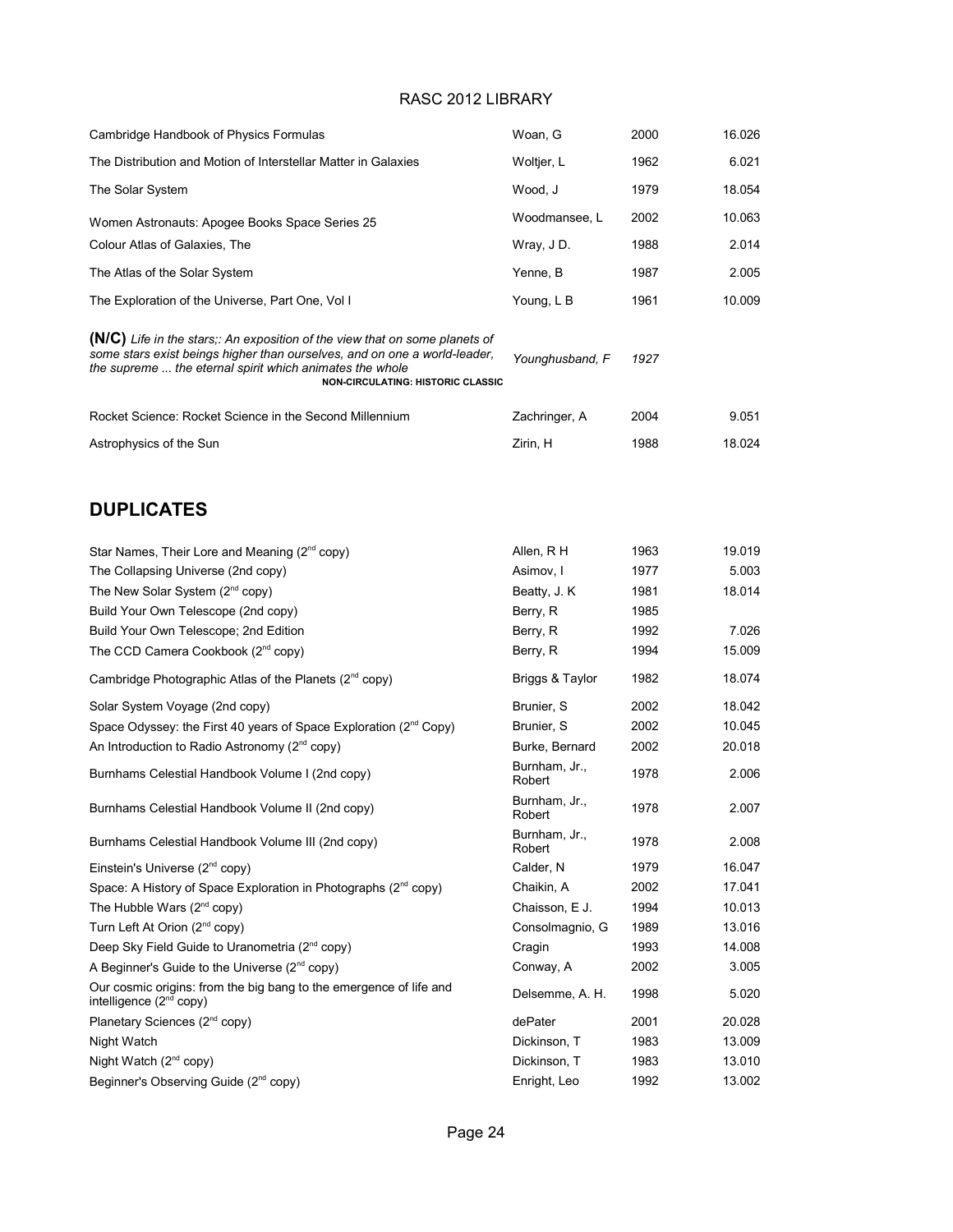| Beginner's Observing Guide (3rd copy)                                                                           | Enright, Leo      | 1996 | 13.031 |
|-----------------------------------------------------------------------------------------------------------------|-------------------|------|--------|
| Beginner's Observing Guide; An Introduction to the Night Sky for the Novice<br>Stargazer (2 <sup>nd</sup> copy) | Enright, Leo      | 1999 | 13.003 |
| Five Millennium Canon of Solar Eclipses (2 <sup>nd</sup> copy)                                                  | Espenak, Fred     | 2006 | 21.005 |
| Celestial Sampler: 60 Small Scope Tours (2 <sup>nd</sup> copy)                                                  | French, Sue       | 2005 | 6.030  |
| Space, the Final Frontier? (2 <sup>nd</sup> copy)                                                               | Genta, G          | 2002 | 17.018 |
| Introduction to Planetary Geology (Cambridge Planetary Science Old)                                             | Glass, B R.       | 1982 | 20.007 |
| The Astronomers (2 <sup>nd</sup> copy)                                                                          | Goldsmith, D      | 1991 | 9.006  |
| The Astronomers (3rd copy)                                                                                      | Goldsmith, D      | 1991 | 9.048  |
| Photoelectric Photometry of Variable Stars (2 <sup>nd</sup> copy)                                               | Hall, D S.        | 1982 | 15.025 |
| Masks of the universe: changing ideas on the nature of the cosmos (2 <sup>nd</sup> )<br>copy)                   | Harrison, E R     | 2003 | 9.076  |
| Accretion Processes in Star Formation (2 <sup>nd</sup> copy)                                                    | Hartmann, L       | 2000 | 16.027 |
| Gravitational million-body problem, The $(2^{nd}$ copy)                                                         | Heggie, D. C.     | 2003 | 20.032 |
| Amateur Telescope Making Book 1                                                                                 | Ingalls, A G.     | 1953 | 7.036  |
| Amateur Telescope Making Book 2                                                                                 | Ingalls, A G.     | 1953 | 7.037  |
| Amateur Telescope Making (old edition)                                                                          | Ingalls, A G      | 1964 | 7.004  |
| Introduction to Mathematical Cosmology (2 <sup>nd</sup> copy)                                                   | Islam, J N.       | 2002 | 20.021 |
| Webb Society Deep-Sky Observer's Handbook, Vol 2                                                                | Jones, K.G.       | 1979 |        |
| Cambridge Guide to the Solar System                                                                             | Lang, Kenneth     | 2003 |        |
| Skywatching (2 <sup>nd</sup> copy)                                                                              | Levy, D H.        | 1994 | 13.012 |
| <b>Great Comets</b>                                                                                             | Levy, D H.        | 2000 |        |
| Lifting Titans Veil (2 <sup>nd</sup> copy)                                                                      | Lorenz, R         | 2002 | 18.036 |
| Observing Guide to the Messier Marathon: A Handbook and Atlas, The (2 <sup>nd</sup> )<br>copy)                  | Machholz, Don     | 2002 | 13.027 |
| The Messier Album (2 <sup>nd</sup> copy)                                                                        | Mallas, J.H.      | 1978 | 13.008 |
| Catalog of cometary orbits (2 <sup>nd</sup> Copy)                                                               | Marsden, Brian G. | 1983 | 4.022  |
| Mathematical Astronomy Morsels (2 <sup>nd</sup> Copy)                                                           | Meeus, Jean       | 1997 | 9.056  |
| Mathematical Astronomy Morsels (3rd Copy)                                                                       | Meeus, Jean       | 1997 | 9.057  |
| Mathematical Astronomy Morsels (4 <sup>th</sup> Copy)                                                           | Meeus, Jean       | 1997 | 9.058  |
| Mathematical Astronomy Morsels (5th Copy)                                                                       | Meeus, Jean       | 1997 | 9.068  |
| A Field Guide to the Stars and Planets (2ND COPY)                                                               | Menzel, Donald H. | 1964 | 13.005 |
| Making and Enjoying Telescopes (2 <sup>nd</sup> copy)                                                           | Miller & Wilson   | 1995 | 7.030  |
| Atlas of the Solar System 2 <sup>nd</sup> copy                                                                  | Moore, Patrick    | 1983 | 2.037  |
| Astronomy Stargazing without a telescope (2 <sup>nd</sup> copy)                                                 | Moore, Patrick    | 2001 | 13.023 |
| Exploring the Night Sky with Binoculars (2 <sup>nd</sup> copy)                                                  | Moore, Patrick    | 2000 | 13.025 |
| Observing the Moon: The Modern Astronomer's Guide (2 <sup>nd</sup> copy)                                        | North, Gerald     | 2000 | 18.029 |
| Beyond the Milky Way; galaxies, quasars, and the new cosmology                                                  | Page, T           | 1969 | 6.022  |
| Starlight (2 <sup>nd</sup> copy)                                                                                | Page, T.          | 1967 | 19.022 |
| Galaxies At High Redshift (2 <sup>nd</sup> copy)                                                                | Perez-Fournon     | 2003 | 16.035 |
| Know The Stars (2 <sup>nd</sup> copy)                                                                           | Rey, H. A.        | 1980 | 13.015 |
| Norton's 2000.0 Star Atlas & Reference Handbook                                                                 | Ridpath, I        | 1989 | 13.011 |
| Flash! Hunt for the Biggest Explosions $(2^{nd}$ copy)                                                          | Schilling, G      | 2002 | 16.032 |
| Comets: Vagabonds of Space (2 <sup>nd</sup> Copy)                                                               | Seargent, D A. J. | 1982 | 4.021  |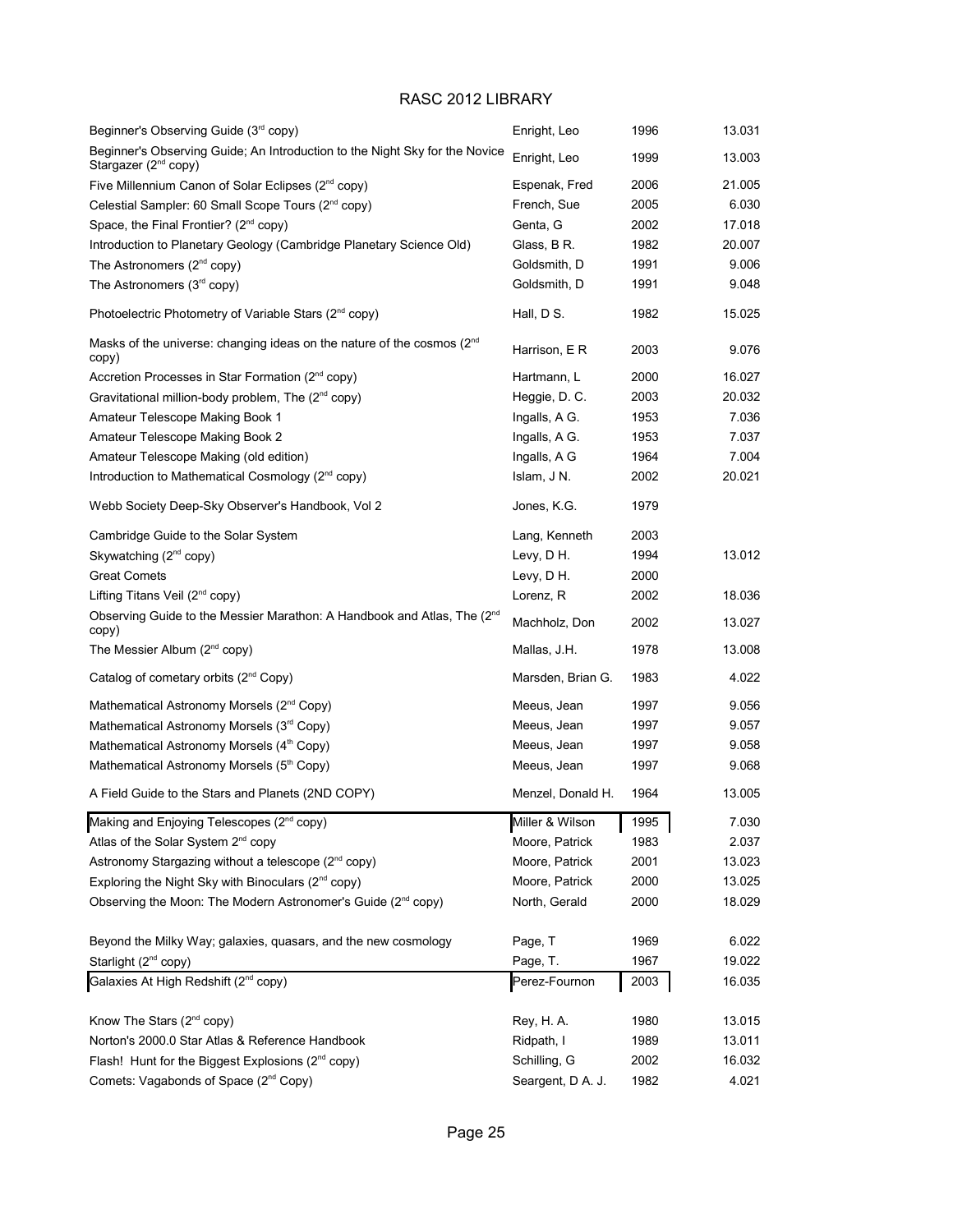| Worlds Beyond (2 <sup>nd</sup> copy)                                                                                       | Stern, A        | 2002 | 18.043 |
|----------------------------------------------------------------------------------------------------------------------------|-----------------|------|--------|
| How to Make a Telescope                                                                                                    | Texereau, J     | 1963 | 7.033  |
| <b>Between the Planets</b>                                                                                                 | Watson, F. G.   | 1956 | 18.002 |
| Earth, Moon and Planets $(2^{nd}$ copy)                                                                                    | Whipple, F.L.   | 1976 | 18.004 |
| Comets (2nd copy)                                                                                                          | Wilkening, L L. | 1983 | 4.020  |
| The Exploration of the Universe, Part One, Vol II                                                                          | Young, L B      | 1961 | 10.010 |
| Astronomy - The Evolving Universe (2 <sup>nd</sup> copy)                                                                   | Zeilik, M       | 1988 | 20.002 |
| Stardust # 1 - Binoculars & binocular objects Video                                                                        | R.A.S.C. - E.   | 1994 | .000   |
| <b>UNABLE TO LOCATE</b>                                                                                                    |                 |      |        |
| The Cambridge Encyclopedia of Amateur Astronomy                                                                            | Bakich, M E.    | 2003 | 12.034 |
| The Space-Age Solar System                                                                                                 | Baugher, J F.   | 1988 | 18.020 |
| How to Build Your Own Observatory: Reprints from TELESCOPE MAKING                                                          | Berry, R        | 1985 | 7.014  |
| Telescope Making Magazine 1,2,3,5,6,14,18,20,23,24,26,31,32,33                                                             | Berry, R        | 1978 | 7.022  |
| (N/C) How To Build Your Own Dobsonian Telescope                                                                            | Berry, R        | 1980 | 7.026  |
| <b>Build Your Own Telescope</b>                                                                                            | Berry, R        | 1992 | 7.027  |
| The CCD Camera Cookbook: How to Build Your Own CCD<br><b>Camera/Book and Disk</b>                                          | Berry, R        | 1994 | 15.008 |
| Glorious Eclipses: Their Past, Present, and Future                                                                         | Brunier, S      | 2000 | 12.027 |
| Solar System Voyage                                                                                                        | Brunier, S      | 2002 | 18.041 |
| Einstein's Universe                                                                                                        | Calder, N       | 1979 | 16.007 |
| Astrophotography for the Amateur                                                                                           | Covington, M    | 1991 | 15.004 |
| How to Use a Computerized Telescope: Practical Amateur Astronomy                                                           | Covington, M    | 2002 | 12.029 |
| Lawrence and Oppenheimer (Da Capo Series in Science)                                                                       | Davis, N        | 1968 | 10.069 |
| Telescope Building (video)                                                                                                 | Dobson, J       | 0    | 7.020  |
| Dynamic Sun                                                                                                                | Dwivedi, B. N.  | 2003 | 19.021 |
| Deep-Sky Observing with Small Telescopes                                                                                   | Eicher, D J.    | 1989 | 12.005 |
| Beginner's Observing Guide; An Introduction to the Night Sky for the Novice<br>Stargazer                                   | Enright, L      | 1999 | 13.001 |
| Surely You're Joking, Mr. Feynman! (Adventures of a Curious Character)                                                     | Feynman, R P.   | 1989 | 10.030 |
| Celestial Sampler: 60 Small-Scope Tours for Starlit Nights [CELESTIAL<br>SAMPLER -OS N/D]                                  | French, S       | 2000 | 13.034 |
| Astrophotography: Featuring the Fx System of Exposure Determination                                                        | Gordon, B       | 1985 | 15.003 |
| A Walk through the Heavens: A Guide to Stars and Constellations and their<br>Legends                                       | Heifetz, MD.    | 2004 | 13.030 |
| Photoshop Astronomy                                                                                                        | Ireland, R S    | 2005 | 15.025 |
| A Student's Guide to Fourier Transforms: With Applications in Physics and<br>Engineering                                   | James, J. F.    | 2002 | 16.034 |
| Webb Society Deep-Sky Observer's Handbook, Vol 3                                                                           | Jones, K.G.     | 1980 | 12.037 |
| Universe                                                                                                                   | Kaufmann, W J.  | 1985 | 20.013 |
| The Night Sky Observer's Guide: Vol. 1                                                                                     | Kepple, G       | 1999 | 2.028  |
| (N/C) Internet Resources for Professional Astronomy: Proceedings of<br>the IX Canary Islands Winter School of Astrophysics | Kidger, M       | 1999 | 20.016 |
| Discovering the Secrets of the Sun                                                                                         | Kippenhahn, R   | 1994 | 18.026 |
| A Dictionary of Modern Star Names: A Short Guide to 254 Star Names and<br>Their Derivations                                | Kunitzsch, P    | 2006 | 19.078 |